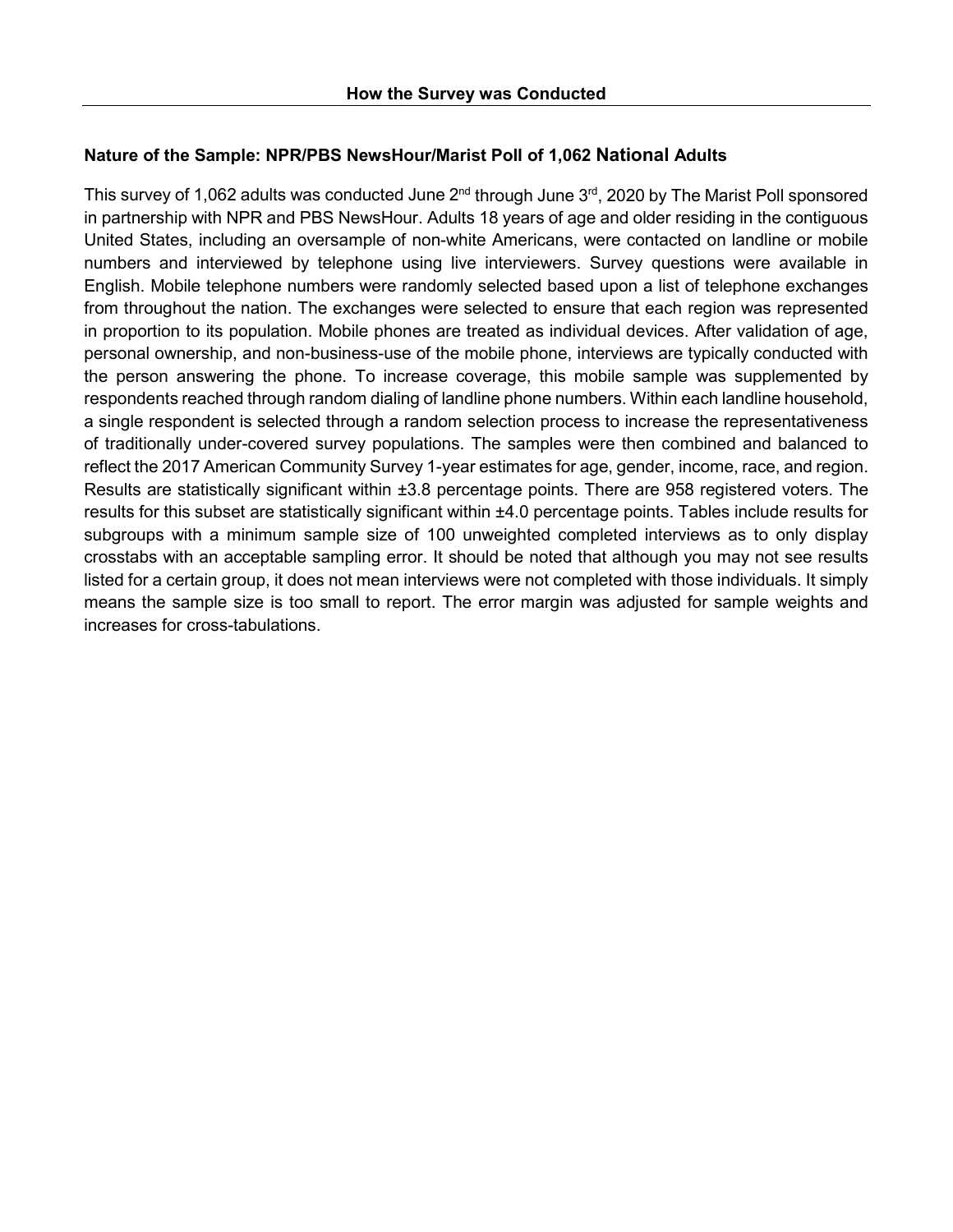| <b>Nature of the Sample</b>         |                                      |                        |                                   |  |  |
|-------------------------------------|--------------------------------------|------------------------|-----------------------------------|--|--|
|                                     |                                      | <b>National Adults</b> | <b>National Registered Voters</b> |  |  |
|                                     |                                      | Column %               | Column %                          |  |  |
| <b>National Adults</b>              |                                      | 100%                   |                                   |  |  |
|                                     |                                      | n/a                    | 100%                              |  |  |
| <b>National Registered Voters</b>   | <b>Democrat</b>                      |                        |                                   |  |  |
| <b>Party Identification</b>         |                                      | n/a                    | 36%                               |  |  |
|                                     | Republican                           | n/a                    | 30%                               |  |  |
|                                     | Independent                          | n/a                    | 34%                               |  |  |
|                                     | Other                                | n/a                    | 1%                                |  |  |
| <b>Party ID and Gender</b>          | Democrat men                         | n/a                    | 12%                               |  |  |
|                                     | Democrat women                       | n/a                    | 23%                               |  |  |
|                                     | Republican men                       | n/a                    | 14%                               |  |  |
|                                     | Republican women                     | n/a                    | 15%                               |  |  |
|                                     | Independent men                      | n/a                    | 21%                               |  |  |
|                                     | Independent women                    | n/a                    | 12%                               |  |  |
|                                     | Other party men and women            | n/a                    | 1%                                |  |  |
| Gender                              | Men                                  | 49%                    | 49%                               |  |  |
|                                     | Women                                | 51%                    | 51%                               |  |  |
|                                     | Under 45                             |                        |                                   |  |  |
| Age                                 |                                      | 46%                    | 44%                               |  |  |
|                                     | 45 or older                          | 54%                    | 56%                               |  |  |
| Age                                 | 18 to 29                             | 21%                    | 20%                               |  |  |
|                                     | 30 to 44                             | 25%                    | 24%                               |  |  |
|                                     | 45 to 59                             | 25%                    | 26%                               |  |  |
|                                     | 60 or older                          | 28%                    | 30%                               |  |  |
| Generation                          | Gen Z/Millennials (18-39)            | 36%                    | 34%                               |  |  |
|                                     | Gen X (40-55)                        | 28%                    | 29%                               |  |  |
|                                     | Baby Boomers (56-74)                 | 24%                    | 25%                               |  |  |
|                                     | Silent-Greatest (Over 74)            | 12%                    | 12%                               |  |  |
| Race/Ethnicity                      | White                                | 61%                    | 63%                               |  |  |
|                                     | <b>African American</b>              | 11%                    | 12%                               |  |  |
|                                     | Latino                               | 15%                    | 15%                               |  |  |
|                                     | Other                                |                        |                                   |  |  |
|                                     |                                      | 12%                    | 11%                               |  |  |
| Region                              | <b>Northeast</b>                     | 18%                    | 18%                               |  |  |
|                                     | <b>Midwest</b>                       | 21%                    | 21%                               |  |  |
|                                     | South                                | 38%                    | 37%                               |  |  |
|                                     | West                                 | 23%                    | 23%                               |  |  |
| <b>Household Income</b>             | Less than \$50,000                   | 42%                    | 40%                               |  |  |
|                                     | \$50,000 or more                     | 58%                    | 60%                               |  |  |
| <b>Education</b>                    | Not college graduate                 | 59%                    | 58%                               |  |  |
|                                     | College graduate                     | 41%                    | 42%                               |  |  |
| <b>Education by Race</b>            | <b>White - Not College Graduate</b>  | 35%                    | 35%                               |  |  |
|                                     | <b>White - College Graduate</b>      | 26%                    | 28%                               |  |  |
|                                     | Non-White - Not College Graduate     | 24%                    | 23%                               |  |  |
|                                     | Non-White - College Graduate         | 15%                    | 15%                               |  |  |
| <b>Education - Race - Gender</b>    | Men - White - Not College Graduate   | 16%                    | 16%                               |  |  |
|                                     | Men - White - College Graduate       | 13%                    | 14%                               |  |  |
|                                     | Men - Non-White - Not College        |                        |                                   |  |  |
|                                     | Graduate                             | 13%                    | 13%                               |  |  |
|                                     | Men - Non-White - College Graduate   | 6%                     | 6%                                |  |  |
|                                     |                                      |                        |                                   |  |  |
|                                     | Women - White - Not College Graduate | 19%                    | 19%                               |  |  |
|                                     | Women - White - College Graduate     | 13%                    | 13%                               |  |  |
|                                     | Women - Non-White - Not College      |                        |                                   |  |  |
|                                     | Graduate                             | 11%                    | 10%                               |  |  |
|                                     | Women - Non-White - College Graduate | 8%                     | 9%                                |  |  |
| <b>White Evangelical Christians</b> |                                      | 17%                    | 18%                               |  |  |
| <b>Area Description</b>             | <b>Big city</b>                      | 26%                    | 26%                               |  |  |
|                                     | <b>Small city</b>                    | 18%                    | 17%                               |  |  |
|                                     |                                      |                        |                                   |  |  |
|                                     | Suburban                             | 21%                    | 22%                               |  |  |
|                                     | <b>Small town</b>                    | 18%                    | 19%                               |  |  |
|                                     | Rural                                | 17%                    | 17%                               |  |  |
| Area Description - Gender           | Small city/Suburban Men              | 21%                    | 21%                               |  |  |
|                                     | Other area Men                       | 28%                    | 29%                               |  |  |
|                                     | Small city/Suburban Women            | 19%                    | 18%                               |  |  |
|                                     | <b>Other area Women</b>              | 32%                    | 33%                               |  |  |
| <b>Interview Type</b>               | Landline                             | 38%                    | 39%                               |  |  |
|                                     | Cell phone                           | 62%                    | 61%                               |  |  |

NPR/PBS NewsHour/Marist Poll National Adults. Interviews conducted June 2nd through June 3rd, 2020, n=1062 MOE +/- 3.8 percentage points. National Registered Voters: n=958 MOE +/- 4.0 percentage points. Totals may not add to 100% due to rounding.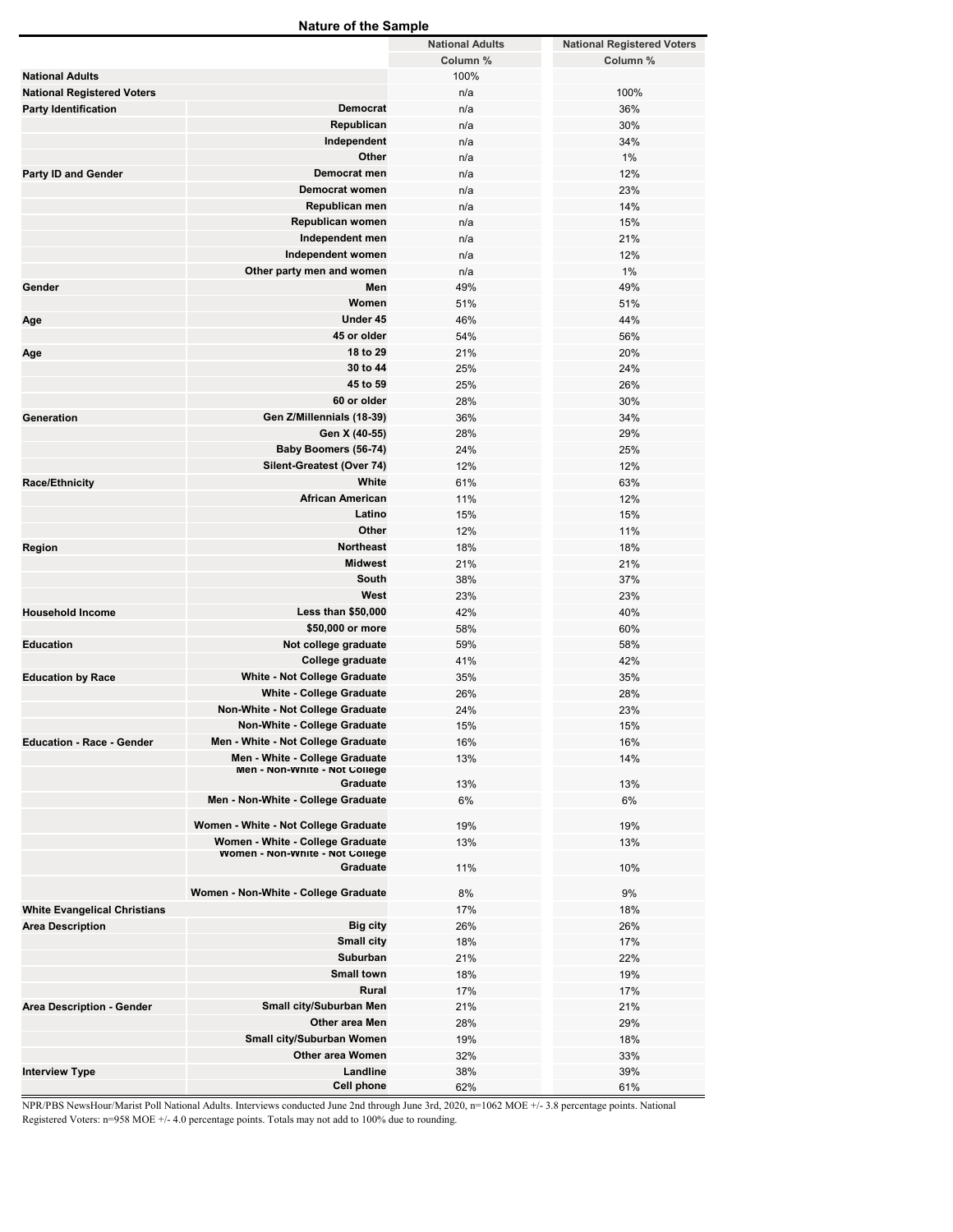#### **TRUDP105. NPR/PBS NewsHour/Marist Poll National Tables June 2nd through June 3rd, 2020**

|                              |                                              | National Adults<br>Do you approve or disapprove of the job Donald Trump is doing as<br>president? |            |             |  |
|------------------------------|----------------------------------------------|---------------------------------------------------------------------------------------------------|------------|-------------|--|
|                              |                                              | Approve                                                                                           | Disapprove | Vol: Unsure |  |
|                              |                                              | Row %                                                                                             | Row %      | Row %       |  |
| National Adults              |                                              | 41%                                                                                               | 55%        | 4%          |  |
| National Registered Voters   |                                              | 42%                                                                                               | 55%        | 3%          |  |
| Party Identification^        | Democrat                                     | 6%                                                                                                | 92%        | 2%          |  |
|                              | Republican                                   | 86%                                                                                               | 12%        | 2%          |  |
|                              | Independent                                  | 40%                                                                                               | 56%        | 4%          |  |
| Party ID and Gender          | Democrat men                                 | 8%                                                                                                | 89%        | 2%          |  |
|                              | Democrat women                               | 4%                                                                                                | 94%        | 2%          |  |
|                              | Republican men                               | 84%                                                                                               | 16%        | $0\%$       |  |
|                              | Republican women                             | 87%                                                                                               | 9%         | 3%          |  |
|                              | Independent men                              | 44%                                                                                               | 53%        | 3%          |  |
|                              | Independent women                            | 33%                                                                                               | 61%        | 6%          |  |
| Region                       | Northeast                                    | 37%                                                                                               | 62%        | 2%          |  |
|                              | Midwest                                      | 45%                                                                                               | 50%        | 5%          |  |
|                              | South                                        | 44%                                                                                               | 52%        | 4%          |  |
|                              | West                                         | 35%                                                                                               | 61%        | 4%          |  |
| Household Income             | Less than \$50,000                           | 44%                                                                                               | 50%        | 5%          |  |
|                              | \$50,000 or more                             | 39%                                                                                               | 59%        | 2%          |  |
| Education                    | Not college graduate                         | 48%                                                                                               | 47%        | $5\%$       |  |
|                              | College graduate                             | 30%                                                                                               | 67%        | 2%          |  |
| Race/Ethnicity               | White                                        | 46%                                                                                               | 50%        | 4%          |  |
|                              | Non-white                                    | 29%                                                                                               | 66%        | 4%          |  |
| Race/Ethnicity               | White                                        | 46%                                                                                               | 50%        | 4%          |  |
|                              | African American                             | 12%                                                                                               | 85%        | 3%          |  |
|                              | Latino                                       | 33%                                                                                               | 62%        | 5%          |  |
| Race and Education           | White - Not College Graduate                 | 56%                                                                                               | 39%        | 5%          |  |
|                              | White - College Graduate                     | 33%                                                                                               | 65%        | 2%          |  |
| Gender - Race - Education    | Men - White - Not College Graduate           | 57%                                                                                               | 41%        | 2%          |  |
|                              | Men - White - College Graduate               | 41%                                                                                               | 57%        | 2%          |  |
|                              | Women - White - Not College                  | 56%                                                                                               | 37%        | 8%          |  |
|                              | Graduate<br>Women - White - College Graduate | 26%                                                                                               | 73%        | $1\%$       |  |
| Age                          | Under 45                                     | 32%                                                                                               | 64%        | 4%          |  |
|                              | 45 or older                                  | 49%                                                                                               | 48%        | 3%          |  |
| Generation                   | Gen Z/Millennials (18-39)                    | 29%                                                                                               | 67%        | 4%          |  |
|                              | Gen X (40-55)                                | 45%                                                                                               | 53%        | 2%          |  |
|                              | Baby Boomers (56-74)                         | 48%                                                                                               | 47%        | 5%          |  |
|                              | Silent-Greatest (Over 74)                    | 51%                                                                                               | 46%        | 3%          |  |
| Gender                       | Men                                          | 46%                                                                                               | 51%        | 4%          |  |
|                              | Women                                        | 36%                                                                                               | 60%        | 4%          |  |
| White Evangelical Christians |                                              | 77%                                                                                               | 22%        | 2%          |  |
| Area Description             | Big city                                     | 30%                                                                                               | 66%        | 3%          |  |
|                              | Small city                                   | 38%                                                                                               | 58%        | 4%          |  |
|                              | Suburban                                     | 36%                                                                                               | 60%        | 4%          |  |
|                              | Small town                                   | 43%                                                                                               | 55%        | 2%          |  |
|                              | Rural                                        | 64%                                                                                               | 31%        | 6%          |  |
| Small city/Suburban Men      |                                              | 40%                                                                                               | 55%        | 6%          |  |
| Small city/Suburban Women    |                                              | 34%                                                                                               | 65%        | 2%          |  |

NPR/PBS NewsHour/Marist Poll National Adults. Interviews conducted June 2nd through June 3rd, 2020, n=1062 MOE +/- 3.8 percentage

points.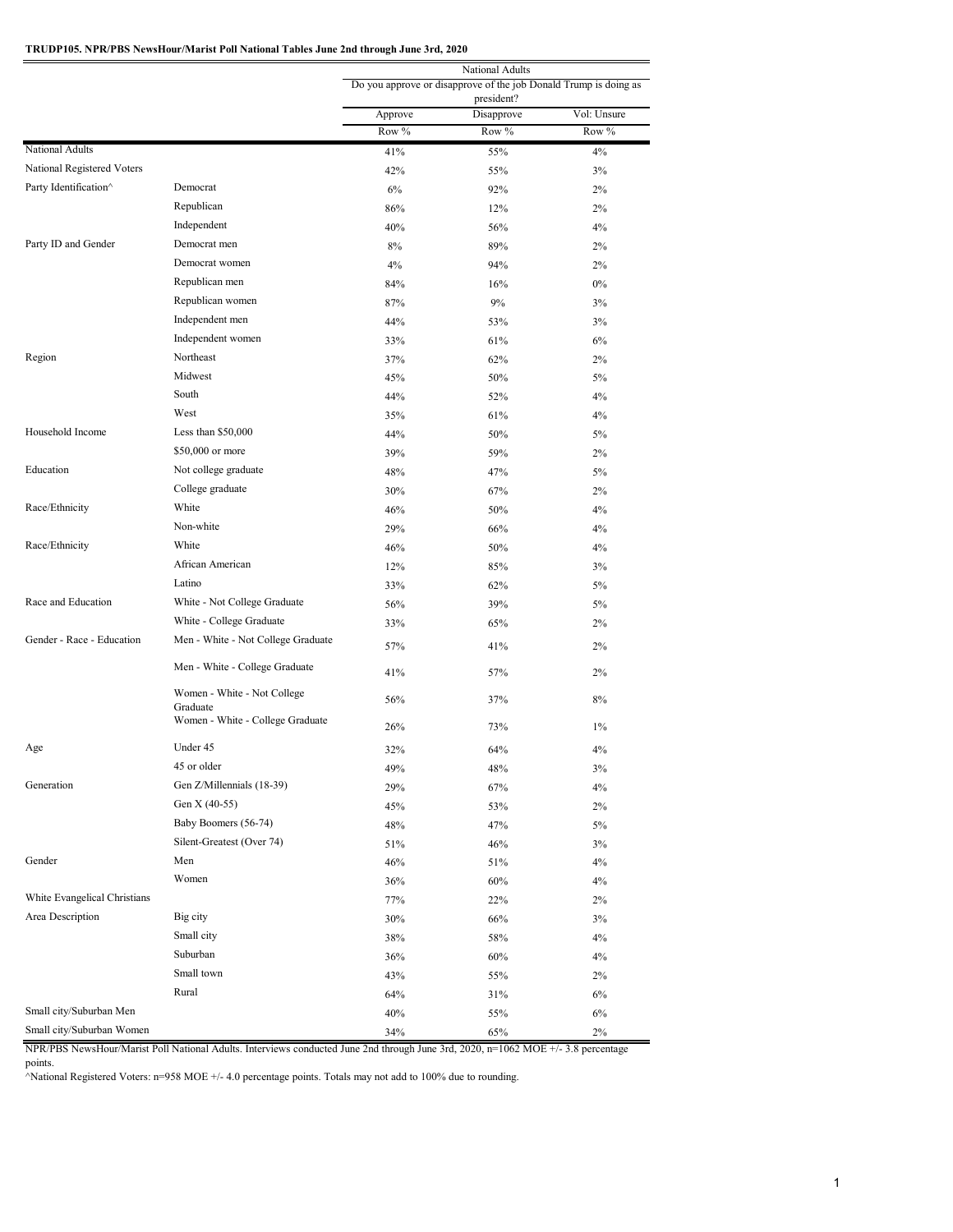## **TRUDP105TRND. Marist Poll National Trend**

|                      | National Adults |                                                                                |        |  |  |  |
|----------------------|-----------------|--------------------------------------------------------------------------------|--------|--|--|--|
|                      |                 | Do you approve or disapprove of the job Donald<br>Trump is doing as president? |        |  |  |  |
|                      | Approve         | Disapprove                                                                     | Unsure |  |  |  |
|                      | Row %           | Row %                                                                          | Row %  |  |  |  |
| June 2020            | 41%             | 55%                                                                            | 4%     |  |  |  |
| March 2020           | 43%             | 50%                                                                            | 7%     |  |  |  |
| February 2020        | 42%             | 51%                                                                            | 7%     |  |  |  |
| January 2020         | 41%             | 53%                                                                            | 6%     |  |  |  |
| December 2019        | 42%             | 52%                                                                            | 6%     |  |  |  |
| November 2019        | 41%             | 51%                                                                            | 7%     |  |  |  |
| October 2019         | 42%             | 52%                                                                            | 5%     |  |  |  |
| September 26th, 2019 | 44%             | 53%                                                                            | 3%     |  |  |  |
| September 12th, 2019 | 41%             | 54%                                                                            | 5%     |  |  |  |
| <b>July 2019</b>     | 44%             | 52%                                                                            | 5%     |  |  |  |
| June 2019            | 41%             | 49%                                                                            | 10%    |  |  |  |
| May 2019             | 41%             | 53%                                                                            | 6%     |  |  |  |
| March 2019           | 42%             | 51%                                                                            | $8\%$  |  |  |  |
| February 18th, 2019  | 39%             | 55%                                                                            | 6%     |  |  |  |
| February 14th, 2019  | 43%             | 51%                                                                            | 6%     |  |  |  |
| January 2019         | 39%             | 53%                                                                            | $8\%$  |  |  |  |
| December 2018        | 42%             | 49%                                                                            | 9%     |  |  |  |
| November 2018        | 41%             | 51%                                                                            | $8\%$  |  |  |  |
| October 26th, 2018   | 39%             | 53%                                                                            | $8\%$  |  |  |  |
| October 3rd, 2018    | 41%             | 53%                                                                            | 5%     |  |  |  |
| September 26th, 2018 | 42%             | 49%                                                                            | 9%     |  |  |  |
| September 13th, 2018 | 39%             | 52%                                                                            | 9%     |  |  |  |
| <b>July 2018</b>     | 39%             | 51%                                                                            | 10%    |  |  |  |
| April 2018           | 38%             | 54%                                                                            | $8\%$  |  |  |  |
| March 23, 2018       | 40%             | 51%                                                                            | 9%     |  |  |  |
| February 23, 2018    | 38%             | 54%                                                                            | 9%     |  |  |  |
| February 9, 2018     | 38%             | 54%                                                                            | 7%     |  |  |  |
| January 2018         | 37%             | 53%                                                                            | 10%    |  |  |  |
| December 2017        | 37%             | 56%                                                                            | 7%     |  |  |  |
| November 21, 2017    | 39%             | 55%                                                                            | 6%     |  |  |  |
| November 14, 2017    | 39%             | 53%                                                                            | 7%     |  |  |  |
| October 2017         | 37%             | 55%                                                                            | $8\%$  |  |  |  |
| September 29, 2017   | 37%             | 54%                                                                            | 9%     |  |  |  |
| September 15, 2017   | 39%             | 50%                                                                            | 12%    |  |  |  |
| August 17, 2017      | 35%             | 51%                                                                            | 14%    |  |  |  |
| August 16, 2017      | 35%             | 55%                                                                            | 9%     |  |  |  |
| June 2017            | 37%             | 51%                                                                            | 12%    |  |  |  |
| April 2017           | 39%             | 48%                                                                            | 13%    |  |  |  |
| March 2017           | 37%             | 51%                                                                            | 12%    |  |  |  |
| February 2017        | 39%             | 50%                                                                            | 11%    |  |  |  |

Marist Poll National Adults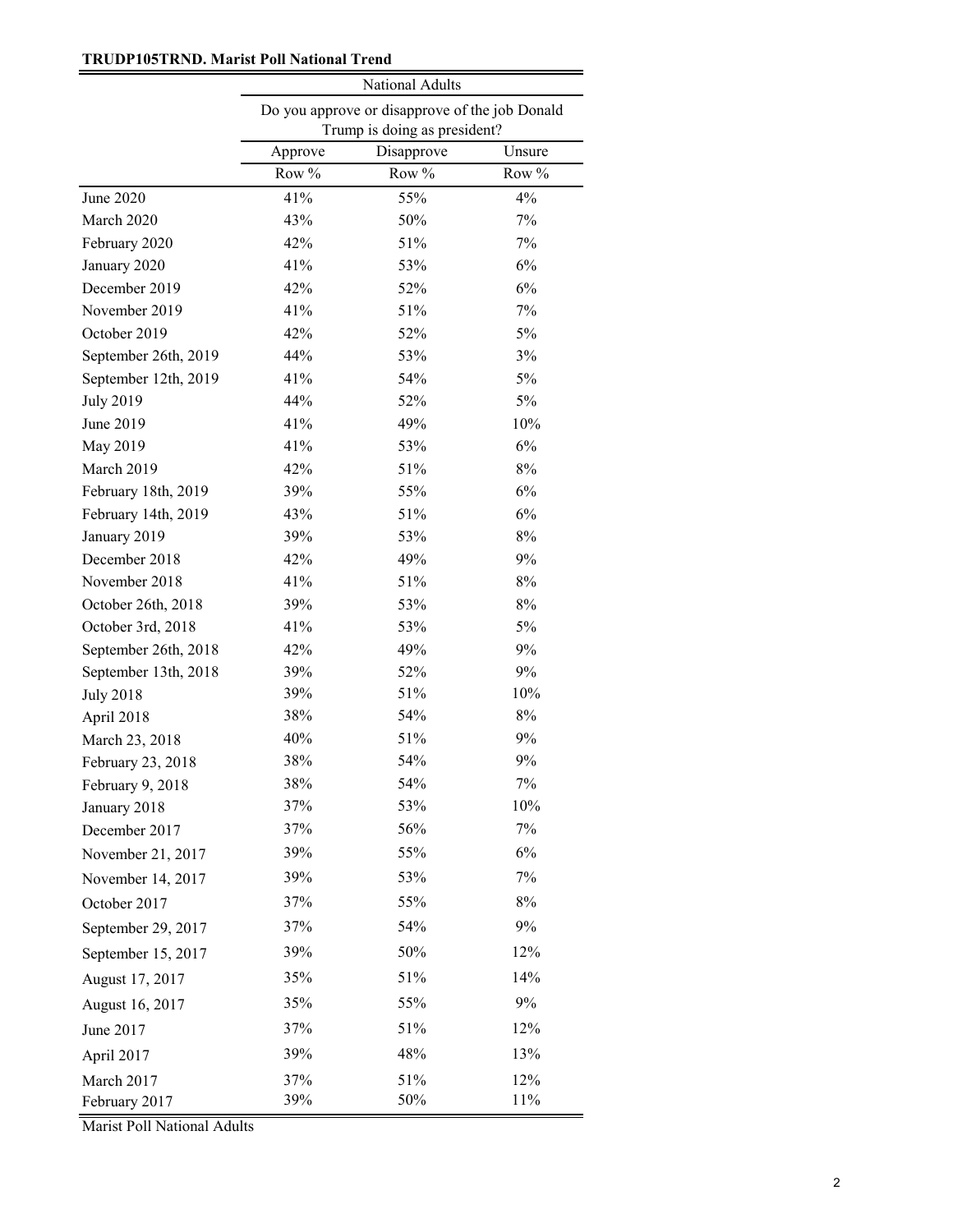### **TRUDP105R. NPR/PBS NewsHour/Marist Poll National Tables June 2nd through June 3rd, 2020**

|                              |                                              |                  |         | National Adults |                                                                                                                                                                                        |             |
|------------------------------|----------------------------------------------|------------------|---------|-----------------|----------------------------------------------------------------------------------------------------------------------------------------------------------------------------------------|-------------|
|                              |                                              |                  |         |                 | Do you approve or disapprove of the job Donald Trump is doing as president? [And, would you say you strongly<br>approve/disapprove of the job he is doing or just approve/disapprove?] |             |
|                              |                                              | Strongly approve | Approve | Disapprove      | Strongly disapprove                                                                                                                                                                    | Vol: Unsure |
|                              |                                              | Row %            | Row %   | Row %           | Row %                                                                                                                                                                                  | Row %       |
| National Adults              |                                              | 28%              | 13%     | $8\%$           | 47%                                                                                                                                                                                    | 4%          |
| National Registered Voters   |                                              | 29%              | 13%     | 8%              | 48%                                                                                                                                                                                    | 3%          |
| Party Identification^        | Democrat                                     | $2\%$            | 3%      | 4%              | 88%                                                                                                                                                                                    | 2%          |
|                              | Republican                                   | 71%              | 15%     | 6%              | 6%                                                                                                                                                                                     | 2%          |
|                              | Independent                                  | 20%              | 20%     | 13%             | 43%                                                                                                                                                                                    | 4%          |
| Party ID and Gender          | Democrat men                                 | 3%               | 5%      | 3%              | 86%                                                                                                                                                                                    | 2%          |
|                              | Democrat women                               | 2%               | 2%      | 5%              | 89%                                                                                                                                                                                    | 2%          |
|                              | Republican men                               | 66%              | 18%     | 7%              | 9%                                                                                                                                                                                     | $0\%$       |
|                              | Republican women                             | 75%              | 12%     | 5%              | 4%                                                                                                                                                                                     | 3%          |
|                              | Independent men                              | 23%              | 21%     | 12%             | 41%                                                                                                                                                                                    | 3%          |
|                              | Independent women                            | 15%              | 19%     | 14%             | 47%                                                                                                                                                                                    | 6%          |
| Region                       | Northeast                                    | 26%              | 11%     | 5%              | 56%                                                                                                                                                                                    | 2%          |
|                              | Midwest                                      | 29%              | 17%     | 4%              | 46%                                                                                                                                                                                    | 5%          |
|                              | South                                        | 32%              | 12%     | 9%              | 43%                                                                                                                                                                                    | 4%          |
|                              | West                                         | 22%              | 13%     | 14%             | 48%                                                                                                                                                                                    | 4%          |
| Household Income             | Less than \$50,000                           | 30%              | 15%     | $9\%$           | 41%                                                                                                                                                                                    | 5%          |
|                              | \$50,000 or more                             | 27%              | 12%     | 7%              | 52%                                                                                                                                                                                    | 2%          |
| Education                    | Not college graduate                         | 33%              | 15%     | 10%             | 37%                                                                                                                                                                                    | 5%          |
|                              | College graduate                             | 20%              | 10%     | 6%              | 62%                                                                                                                                                                                    | 2%          |
| Race/Ethnicity               | White                                        | 34%              | 12%     | 6%              | 44%                                                                                                                                                                                    | 4%          |
|                              | Non-white                                    | 16%              | 14%     | 12%             | 55%                                                                                                                                                                                    | 4%          |
| Race/Ethnicity               | White                                        | 34%              | 12%     | 6%              | 44%                                                                                                                                                                                    | 4%          |
|                              | African American                             | $5\%$            | 7%      | 16%             | 69%                                                                                                                                                                                    | 3%          |
|                              | Latino                                       | 19%              | 14%     | 9%              | 53%                                                                                                                                                                                    | 5%          |
| Race and Education           | White - Not College Graduate                 | 42%              | 14%     | 7%              | 32%                                                                                                                                                                                    | 5%          |
|                              | White - College Graduate                     | 24%              | 9%      | 6%              | 59%                                                                                                                                                                                    | 2%          |
| Gender - Race - Education    | Men - White - Not College Graduate           | 43%              | 14%     | 9%              | 32%                                                                                                                                                                                    | 2%          |
|                              | Men - White - College Graduate               | 28%              | 13%     | 9%              | 48%                                                                                                                                                                                    | 2%          |
|                              | Women - White - Not College                  | 42%              | 14%     | 5%              | 32%                                                                                                                                                                                    | 8%          |
|                              | Graduate<br>Women - White - College Graduate |                  |         |                 |                                                                                                                                                                                        |             |
|                              |                                              | 21%              | 5%      | 3%              | 70%                                                                                                                                                                                    | $1\%$       |
| Age                          | Under 45                                     | 17%              | 15%     | 12%             | 52%                                                                                                                                                                                    | 4%          |
|                              | 45 or older                                  | 38%              | 11%     | 5%              | 43%                                                                                                                                                                                    | 3%          |
| Generation                   | Gen Z/Millennials (18-39)                    | 14%              | 15%     | 12%             | 55%                                                                                                                                                                                    | 4%          |
|                              | Gen X (40-55)                                | 33%              | 12%     | 7%              | 45%                                                                                                                                                                                    | 2%          |
|                              | Baby Boomers (56-74)                         | 38%              | 10%     | 4%              | 43%                                                                                                                                                                                    | 5%          |
|                              | Silent-Greatest (Over 74)                    | 38%              | 13%     | 8%              | 38%                                                                                                                                                                                    | 3%          |
| Gender                       | Men                                          | 30%              | 15%     | 10%             | 41%                                                                                                                                                                                    | 4%          |
|                              | Women                                        | 26%              | 10%     | 7%              | 53%                                                                                                                                                                                    | 4%          |
| White Evangelical Christians |                                              | 60%              | 17%     | 2%              | 19%                                                                                                                                                                                    | 2%          |
| Area Description             | Big city                                     | 18%              | 13%     | 11%             | 55%                                                                                                                                                                                    | 3%          |
|                              | Small city                                   | 27%              | 11%     | 7%              | 51%                                                                                                                                                                                    | 4%          |
|                              | Suburban                                     | 23%              | 13%     | 8%              | 52%                                                                                                                                                                                    | 4%          |
|                              | Small town                                   | 33%              | 11%     | 8%              | 48%                                                                                                                                                                                    | 2%          |
|                              | Rural                                        | 46%              | 18%     | 6%              | 25%                                                                                                                                                                                    | 6%          |
| Small city/Suburban Men      |                                              | 27%              | 13%     | 8%              | 47%                                                                                                                                                                                    | 6%          |
| Small city/Suburban Women    |                                              | 22%              | 11%     | $8\%$           | 57%                                                                                                                                                                                    | $2\%$       |

NPR/PBS NewsHour/Marist Poll National Adults. Interviews conducted June 2nd through June 3rd, 2020, n=1062 MOE +/- 3.8 percentage points.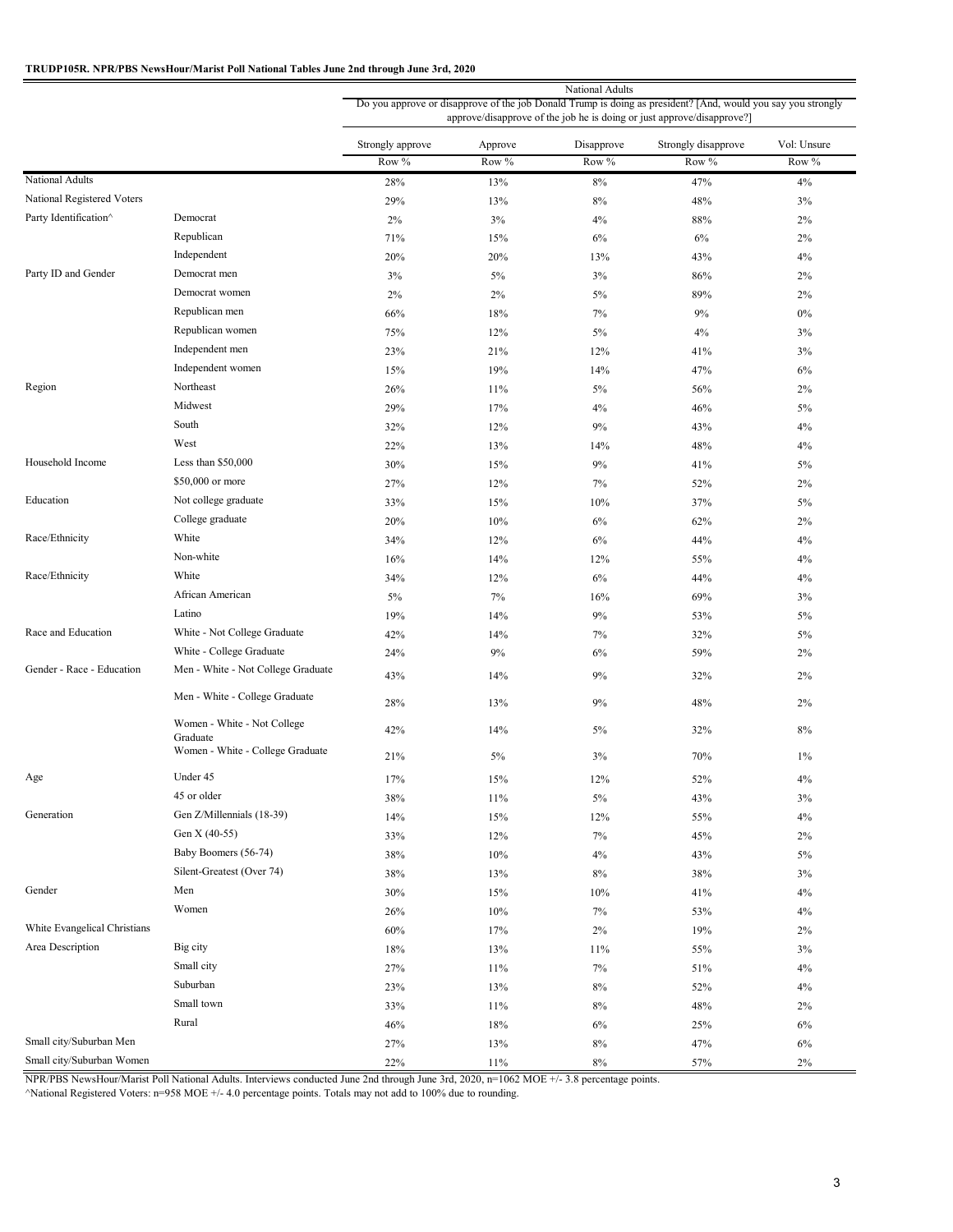Do you approve or disapprove of the job Donald Trump is doing as president? [And, would you say you strongly approve/disapprove of the job he is doing or just approve/disapprove?]

|                      | Strongly           |        |            | Strongly   |        |  |
|----------------------|--------------------|--------|------------|------------|--------|--|
|                      | Approve<br>Approve |        | Disapprove | Disapprove | Unsure |  |
|                      | Row %              | Row %  | Row %      | Row %      | Row %  |  |
| June 2020            | 28%                | 13%    | $8\%$      | 47%        | 4%     |  |
| March 2020           | 32%                | $11\%$ | $9\%$      | 41%        | 7%     |  |
| February 2020        | 29%                | 13%    | 11%        | 40%        | $7\%$  |  |
| January 2020         | 30%                | 12%    | 12%        | 41%        | $6\%$  |  |
| December 2019        | 31%                | 12%    | 11%        | 41%        | 6%     |  |
| November 2019        | 29%                | 13%    | 11%        | 40%        | 7%     |  |
| October 2019         | 27%                | 15%    | 13%        | 40%        | $5\%$  |  |
| September 26th, 2019 | 31%                | 13%    | 14%        | 39%        | $3\%$  |  |
| September 12th, 2019 | 28%                | 13%    | $9\%$      | 45%        | 5%     |  |
| <b>July 2019</b>     | 29%                | 15%    | 11%        | 41%        | $5\%$  |  |
| June 2019            | 28%                | 13%    | 13%        | 36%        | $10\%$ |  |
| May 2019             | 26%                | 15%    | 15%        | 38%        | $6\%$  |  |
| March 2019           | 26%                | 16%    | 11%        | 40%        | $8\%$  |  |
| February 18th, 2019  | 24%                | 10%    | $9\%$      | 46%        | $6\%$  |  |
| February 14th, 2019  | 29%                | 14%    | 13%        | 38%        | $6\%$  |  |
| January 2019         | 24%                | 14%    | $9\%$      | 45%        | $8\%$  |  |
| December 2018        | 24%                | 17%    | 13%        | 37%        | 9%     |  |
| November 2018        | 28%                | 13%    | 13%        | 38%        | $8\%$  |  |
| October 26th, 2018   | 24%                | 15%    | 14%        | 39%        | $8\%$  |  |
| October 3rd, 2018    | 27%                | 14%    | 12%        | 41%        | 5%     |  |
| September 26th, 2018 | 26%                | 16%    | 12%        | 37%        | 9%     |  |
| September 13th, 2018 | 24%                | 14%    | $11\%$     | 42%        | 9%     |  |
| <b>July 2018</b>     | 25%                | 14%    | 10%        | 41%        | $10\%$ |  |
| April 2018           | 22%                | 16%    | 15%        | 40%        | $8\%$  |  |
| March 23, 2018       | 22%                | 17%    | 13%        | 38%        | $9\%$  |  |
| March 8, 2018        | 24%                | $18\%$ | 13%        | 37%        | $8\%$  |  |
| February 23, 2018    | 21%                | 16%    | 14%        | 40%        | 9%     |  |
| February 9, 2018     | 24%                | $14\%$ | $11\%$     | 44%        | $7\%$  |  |
| January 2018         | 23%                | 14%    | 14%        | 39%        | 10%    |  |
| December 2017        | 20%                | 17%    | 11%        | 45%        | $7\%$  |  |
| November 21, 2017    | 20%                | 19%    | 17%        | 38%        | $6\%$  |  |
| November 14, 2017    | 21%                | 18%    | 13%        | 40%        | 7%     |  |
| October 2017         | 19%                | $18\%$ | 12%        | 43%        | $8\%$  |  |
| September 29, 2017   | 18%                | 19%    | 13%        | 41%        | 9%     |  |
| September 15, 2017   | 22%                | 17%    | 12%        | 37%        | 12%    |  |
| August 17, 2017      | 20%                | 15%    | 12%        | 39%        | 14%    |  |
| August 16, 2017      | 20%                | 16%    | 13%        | 42%        | 9%     |  |
| June 2017            | 20%                | $17\%$ | 11%        | 40%        | 12%    |  |

Marist Poll National Adults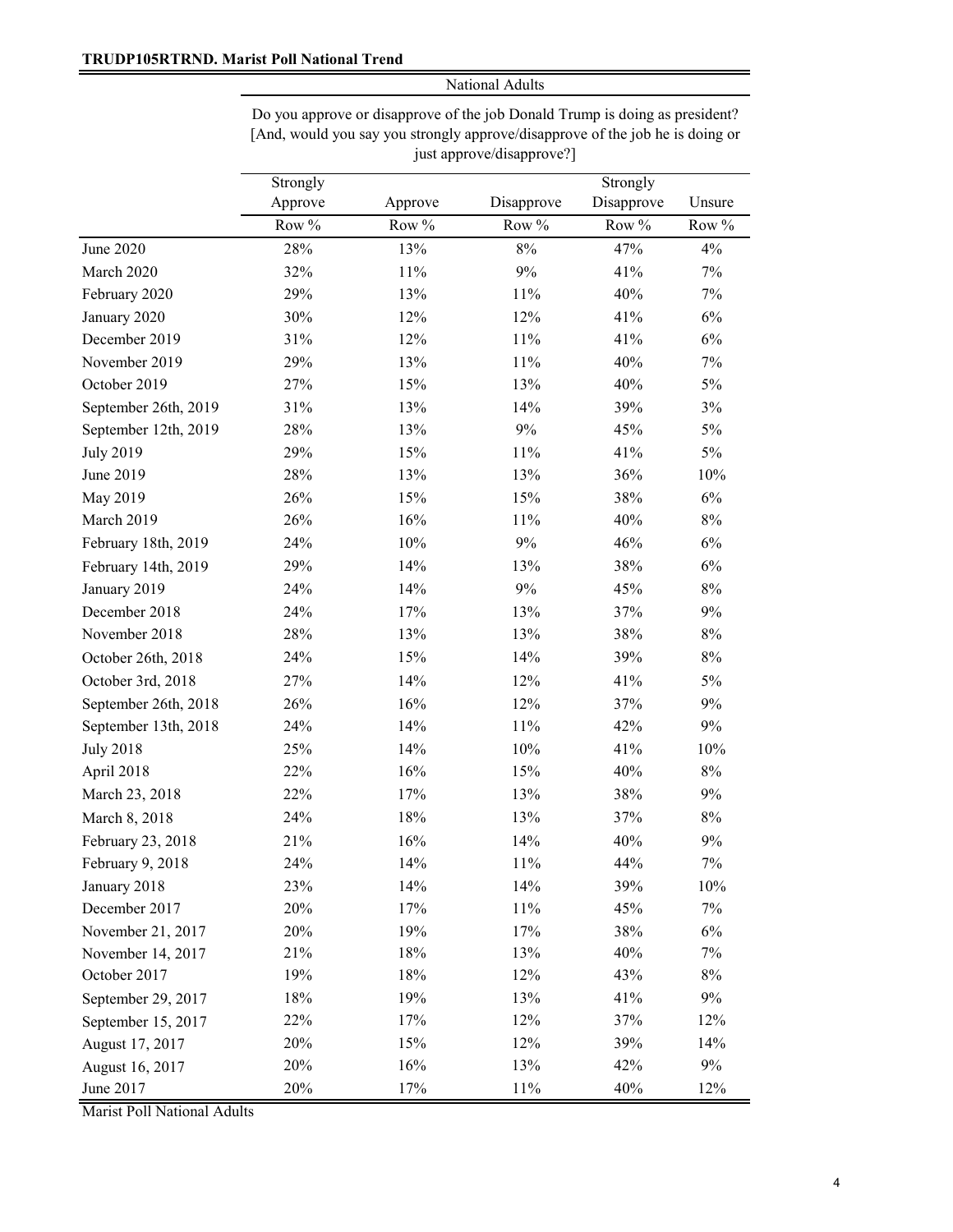### **DTJB2020. NPR/PBS NewsHour/Marist Poll National Tables June 2nd through June 3rd, 2020**

|                              |                                         | National Registered Voters<br>If November's election for president were held today, whom would you support if the |                                      |            |                |  |
|------------------------------|-----------------------------------------|-------------------------------------------------------------------------------------------------------------------|--------------------------------------|------------|----------------|--|
|                              |                                         | Joe Biden, the                                                                                                    | candidates are:<br>Donald Trump, the |            |                |  |
|                              |                                         | Democrat                                                                                                          | Republican                           | Vol: Other | Vol: Undecided |  |
|                              |                                         | Row %                                                                                                             | Row %                                | Row %      | Row %          |  |
| National Registered Voters   |                                         | 50%                                                                                                               | 43%                                  | 2%         | 5%             |  |
| Party Identification         | Democrat                                | 94%                                                                                                               | 4%                                   | $1\%$      | $0\%$          |  |
|                              | Republican                              | 4%                                                                                                                | 90%                                  | $0\%$      | 6%             |  |
|                              | Independent                             | 45%                                                                                                               | 41%                                  | $5\%$      | 9%             |  |
| Party ID and Gender          | Democrat men                            | 94%                                                                                                               | 4%                                   | $1\%$      | $0\%$          |  |
|                              | Democrat women                          | 95%                                                                                                               | 4%                                   | $1\%$      | $0\%$          |  |
|                              | Republican men                          | 6%                                                                                                                | 89%                                  | $0\%$      | 6%             |  |
|                              | Republican women                        | 3%                                                                                                                | 91%                                  | $0\%$      | 6%             |  |
|                              | Independent men                         | 42%                                                                                                               | 44%                                  | 6%         | 8%             |  |
|                              | Independent women                       | 51%                                                                                                               | 34%                                  | 3%         | 11%            |  |
| Region                       | Northeast                               | 57%                                                                                                               | 39%                                  | $0\%$      | 3%             |  |
|                              | Midwest                                 | 49%                                                                                                               | 43%                                  | 4%         | 4%             |  |
|                              | South                                   | 48%                                                                                                               | 47%                                  | $1\%$      | 3%             |  |
|                              | West                                    | 50%                                                                                                               | 37%                                  | 4%         | 9%             |  |
| Household Income             | Less than \$50,000                      | 48%                                                                                                               | 47%                                  | $1\%$      | 4%             |  |
|                              | \$50,000 or more                        | 53%                                                                                                               | 41%                                  | 3%         | 4%             |  |
| Education                    | Not college graduate                    | 44%                                                                                                               | 50%                                  | 2%         | 4%             |  |
|                              | College graduate                        | 60%                                                                                                               | 33%                                  | 2%         | 5%             |  |
| Race/Ethnicity               | White                                   | 44%                                                                                                               | 49%                                  | 3%         | 4%             |  |
|                              | Non-white                               | 64%                                                                                                               | 29%                                  | $1\%$      | 7%             |  |
| Race/Ethnicity               | White                                   | 44%                                                                                                               | 49%                                  | 3%         | 4%             |  |
|                              | African American                        | 88%                                                                                                               | 9%                                   | $0\%$      | 2%             |  |
|                              | Latino                                  | 59%                                                                                                               | 35%                                  | $1\%$      | 5%             |  |
| Race and Education           | White - Not College Graduate            | 34%                                                                                                               | 59%                                  | 3%         | 4%             |  |
|                              | White - College Graduate                | 57%                                                                                                               | 37%                                  | 3%         | 4%             |  |
| Gender - Race - Education    | Men - White - Not College Graduate      |                                                                                                                   |                                      |            |                |  |
|                              |                                         | 33%                                                                                                               | 59%                                  | 6%         | 2%             |  |
|                              | Men - White - College Graduate          | 47%                                                                                                               | 45%                                  | 2%         | 5%             |  |
|                              | Women - White - Not College<br>Graduate | 34%                                                                                                               | 59%                                  | $1\%$      | 5%             |  |
|                              | Women - White - College Graduate        | 67%                                                                                                               | 28%                                  | 3%         | 2%             |  |
| Age                          | Under 45                                | 56%                                                                                                               | 34%                                  | 4%         | 6%             |  |
|                              | 45 or older                             | 45%                                                                                                               | 49%                                  | $1\%$      | 4%             |  |
| Generation                   | Gen Z/Millennials (18-39)               | 60%                                                                                                               | 30%                                  | 4%         | $5\%$          |  |
|                              | Gen X (40-55)                           | 45%                                                                                                               | 48%                                  | $2\%$      | $5\%$          |  |
|                              | Baby Boomers (56-74)                    | 46%                                                                                                               | 47%                                  | $1\%$      | 5%             |  |
|                              | Silent-Greatest (Over 74)               | 45%                                                                                                               | 51%                                  | $0\%$      | 4%             |  |
| Gender                       | Men                                     | 44%                                                                                                               | 48%                                  | 3%         | 5%             |  |
|                              | Women                                   | 56%                                                                                                               | 38%                                  | $1\%$      | 5%             |  |
| White Evangelical Christians |                                         | 20%                                                                                                               | 77%                                  | $0\%$      | 4%             |  |
| Area Description             | Big city                                | 61%                                                                                                               | 32%                                  | $1\%$      | 6%             |  |
|                              | Small city                              | 50%                                                                                                               | 38%                                  | $5\%$      | $8\%$          |  |
|                              | Suburban                                | 55%                                                                                                               | 37%                                  | 4%         | 4%             |  |
|                              | Small town                              | 52%                                                                                                               | 43%                                  | $1\%$      | 5%             |  |
|                              | Rural                                   | 28%                                                                                                               | 70%                                  | $0\%$      | 2%             |  |
| Small city/Suburban Men      |                                         | 49%                                                                                                               | 41%                                  | $5\%$      | $5\%$          |  |
| Small city/Suburban Women    |                                         | 57%                                                                                                               | 33%                                  | $3\%$      | $6\%$          |  |
|                              |                                         |                                                                                                                   |                                      |            |                |  |

NPR/PBS NewsHour/Marist Poll National Registered Voters. Interviews conducted June 2nd through June 3rd, 2020, n=958 MOE +/- 4.0 percentage points. Totals may not add to 100% due to rounding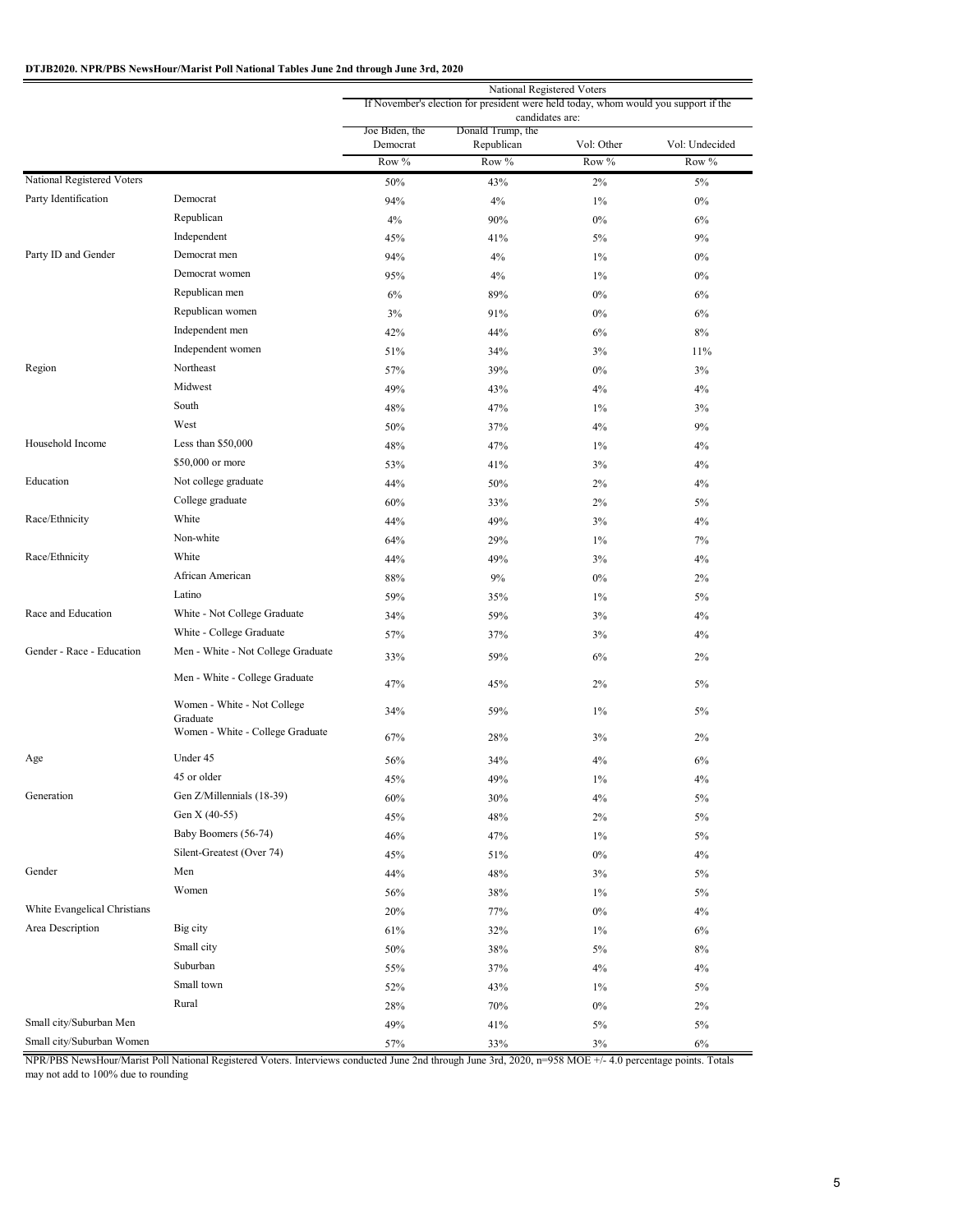# **JBDT2020TRND. Marist Poll National Trend**

|               | National Registered Voters |                                                                                      |            |                |  |  |
|---------------|----------------------------|--------------------------------------------------------------------------------------|------------|----------------|--|--|
|               |                            | If November's election [the 2020 election] for president were held today, whom would |            |                |  |  |
|               |                            | you support if the candidates are:                                                   |            |                |  |  |
|               | Joe Biden, the             | Donald Trump, the                                                                    |            |                |  |  |
|               | Democrat                   | Republican                                                                           | Vol: Other | Vol: Undecided |  |  |
|               | Row $%$                    | Row $\%$                                                                             | Row $\%$   | Row $\%$       |  |  |
| June 2020     | 50%                        | 43%                                                                                  | $2\%$      | 5%             |  |  |
| February 2020 | 50%                        | 44%                                                                                  | $1\%$      | $5\%$          |  |  |

Marist Poll National Registered Voters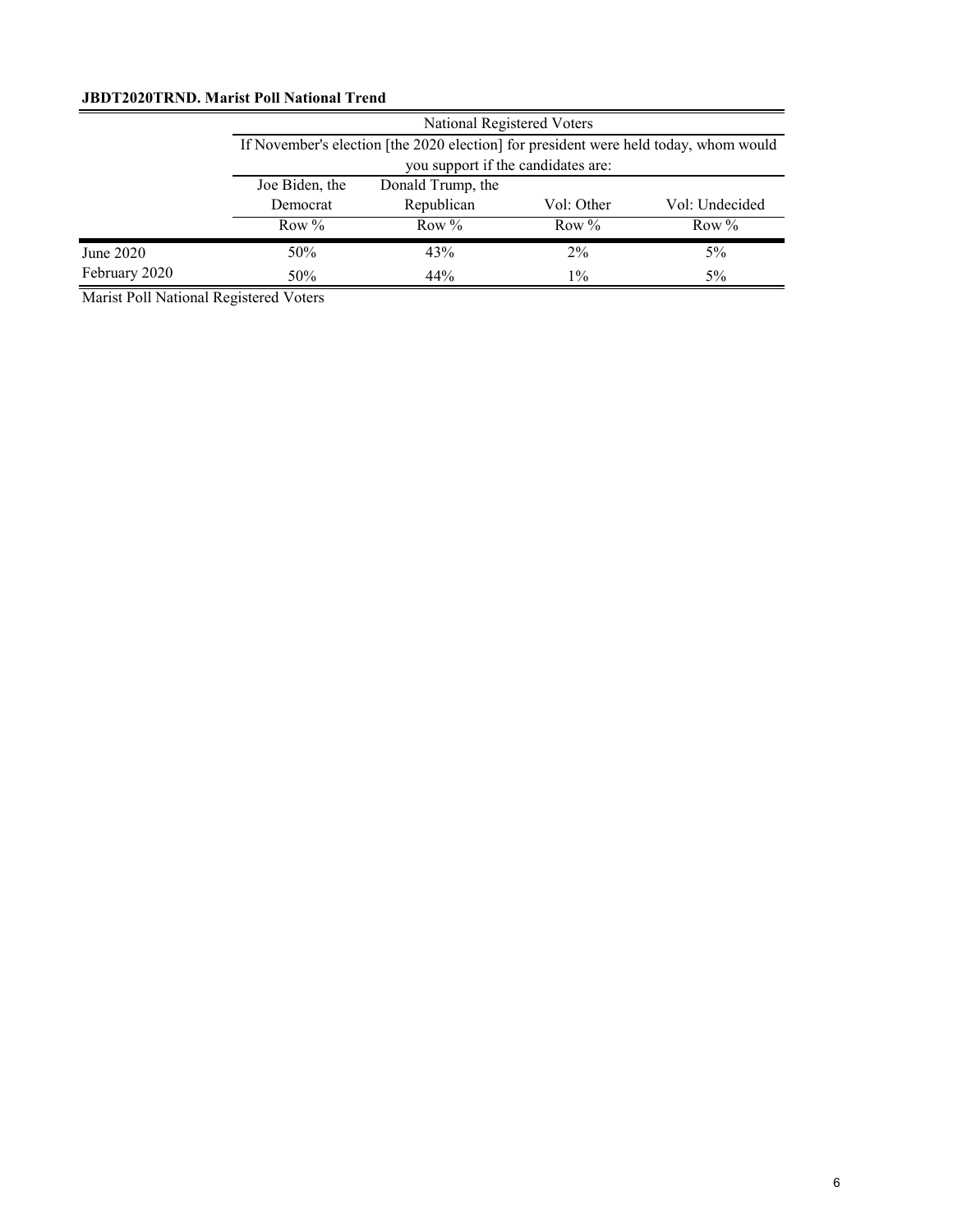### **POLCONFA1RP. NPR/PBS NewsHour/Marist Poll National Tables June 2nd through June 3rd, 2020**

|                              |                                         | National Adults                                                                                                                                                                                          |                        |                    |                                                   |                      |
|------------------------------|-----------------------------------------|----------------------------------------------------------------------------------------------------------------------------------------------------------------------------------------------------------|------------------------|--------------------|---------------------------------------------------|----------------------|
|                              |                                         | How much confidence do you have in police officers in your community to treat black people and white people<br>equally: A great deal of confidence, a fair amount, just some, or very little confidence? |                        |                    |                                                   |                      |
|                              |                                         | A great deal<br>Row $\overline{\%}$                                                                                                                                                                      | A fair amount<br>Row % | Just some<br>Row % | Very little/Vol: No<br>confidence at all<br>Row % | Vol: Unsure<br>Row % |
| National Adults              |                                         | 35%                                                                                                                                                                                                      | 28%                    | 17%                | 18%                                               | $1\%$                |
| National Registered Voters   |                                         | 36%                                                                                                                                                                                                      | 28%                    | 17%                | 18%                                               | $1\%$                |
| Party Identification^        | Democrat                                | 11%                                                                                                                                                                                                      | 31%                    | 30%                | 27%                                               | $1\%$                |
|                              | Republican                              | 66%                                                                                                                                                                                                      | 23%                    | 6%                 | 4%                                                | $1\%$                |
|                              | Independent                             | 36%                                                                                                                                                                                                      | 29%                    | 15%                | 19%                                               | $1\%$                |
| Party ID and Gender          | Democrat men                            | 9%                                                                                                                                                                                                       | 31%                    | 30%                | 28%                                               | $1\%$                |
|                              | Democrat women                          | 13%                                                                                                                                                                                                      | 31%                    | 29%                | 26%                                               | $1\%$                |
|                              | Republican men                          | 61%                                                                                                                                                                                                      | 26%                    | 7%                 | 6%                                                | $0\%$                |
|                              | Republican women                        | 70%                                                                                                                                                                                                      | 21%                    | $5\%$              | 2%                                                | 2%                   |
|                              | Independent men                         | 40%                                                                                                                                                                                                      | 26%                    | 14%                | 20%                                               | $0\%$                |
|                              | Independent women                       | 30%                                                                                                                                                                                                      | 34%                    | 15%                | 19%                                               | 2%                   |
| Region                       | Northeast                               |                                                                                                                                                                                                          |                        |                    | 19%                                               | 2%                   |
|                              | Midwest                                 | 29%<br>43%                                                                                                                                                                                               | 29%<br>29%             | 22%<br>12%         | 16%                                               | $1\%$                |
|                              | South                                   | 34%                                                                                                                                                                                                      | 29%                    | 17%                | 18%                                               | $1\%$                |
|                              | West                                    |                                                                                                                                                                                                          |                        | 18%                |                                                   |                      |
| Household Income             | Less than \$50,000                      | 36%                                                                                                                                                                                                      | 24%                    |                    | 21%                                               | $1\%$                |
|                              | \$50,000 or more                        | 35%                                                                                                                                                                                                      | 29%                    | 13%<br>21%         | 21%<br>18%                                        | $1\%$                |
| Education                    | Not college graduate                    | 35%                                                                                                                                                                                                      | 26%                    |                    |                                                   | $1\%$                |
|                              | College graduate                        | 41%                                                                                                                                                                                                      | 28%                    | 13%                | 17%                                               | $1\%$                |
| Race/Ethnicity               | White                                   | 28%                                                                                                                                                                                                      | 27%                    | 23%                | 20%                                               | $1\%$                |
|                              | Non-white                               | 42%                                                                                                                                                                                                      | 28%                    | 16%                | 12%                                               | $1\%$                |
|                              |                                         | 22%                                                                                                                                                                                                      | 28%                    | 19%                | 29%                                               | $1\%$                |
| Race/Ethnicity               | White                                   | 42%                                                                                                                                                                                                      | 28%                    | 16%                | 12%                                               | $1\%$                |
|                              | African American                        | 6%                                                                                                                                                                                                       | 25%                    | 17%                | 48%                                               | 4%                   |
|                              | Latino                                  | 27%                                                                                                                                                                                                      | 36%                    | 16%                | 20%                                               | $0\%$                |
| Race and Education           | White - Not College Graduate            | 50%                                                                                                                                                                                                      | 26%                    | 11%                | 11%                                               | $1\%$                |
|                              | White - College Graduate                | 33%                                                                                                                                                                                                      | 30%                    | 23%                | 14%                                               | $1\%$                |
| Gender - Race - Education    | Men - White - Not College Graduate      | 49%                                                                                                                                                                                                      | 23%                    | 15%                | 13%                                               | $1\%$                |
|                              | Men - White - College Graduate          | 35%                                                                                                                                                                                                      | 29%                    | 22%                | 14%                                               | 0%                   |
|                              | Women - White - Not College<br>Graduate | 51%                                                                                                                                                                                                      | 29%                    | 9%                 | 10%                                               | 2%                   |
|                              | Women - White - College Graduate        | 31%                                                                                                                                                                                                      | 30%                    | 24%                | 14%                                               | 2%                   |
| Age                          | Under 45                                | 27%                                                                                                                                                                                                      | 25%                    | 22%                | 25%                                               | $1\%$                |
|                              | 45 or older                             | 42%                                                                                                                                                                                                      | 30%                    | 14%                | 12%                                               | $2\%$                |
| Generation                   | Gen Z/Millennials (18-39)               | 23%                                                                                                                                                                                                      | 26%                    | 24%                | 27%                                               | $0\%$                |
|                              | Gen X (40-55)                           | 41%                                                                                                                                                                                                      | 27%                    | 16%                | 15%                                               | $1\%$                |
|                              | Baby Boomers (56-74)                    | 40%                                                                                                                                                                                                      | 31%                    | 14%                | 14%                                               | $1\%$                |
|                              | Silent-Greatest (Over 74)               | 46%                                                                                                                                                                                                      | 33%                    | 9%                 | 7%                                                | 5%                   |
| Gender                       | Men                                     | 37%                                                                                                                                                                                                      | 27%                    | 17%                | 18%                                               | $1\%$                |
|                              | Women                                   | 33%                                                                                                                                                                                                      | 29%                    | 18%                | 19%                                               | $2\%$                |
| White Evangelical Christians |                                         | 64%                                                                                                                                                                                                      | 19%                    | 13%                | 3%                                                | $1\%$                |
| Area Description             | Big city                                | 25%                                                                                                                                                                                                      | 24%                    | 22%                | 27%                                               | $2\%$                |
|                              | Small city                              | 28%                                                                                                                                                                                                      | 34%                    | 22%                | 15%                                               | $0\%$                |
|                              | Suburban                                | 32%                                                                                                                                                                                                      | 24%                    | 17%                | 25%                                               | $1\%$                |
|                              | Small town                              | 42%                                                                                                                                                                                                      | 31%                    | 13%                | 13%                                               | $1\%$                |
|                              | Rural                                   | 56%                                                                                                                                                                                                      | 27%                    | 9%                 | $6\%$                                             | $2\%$                |
| Small city/Suburban Men      |                                         | 30%                                                                                                                                                                                                      | 29%                    | 22%                | 19%                                               | $0\%$                |
| Small city/Suburban Women    |                                         | 31%                                                                                                                                                                                                      | 29%                    | 17%                | 22%                                               | $2\%$                |

NPR/PBS NewsHour/Marist Poll National Adults. Interviews conducted June 2nd through June 3rd, 2020, n=1062 MOE +/- 3.8 percentage points.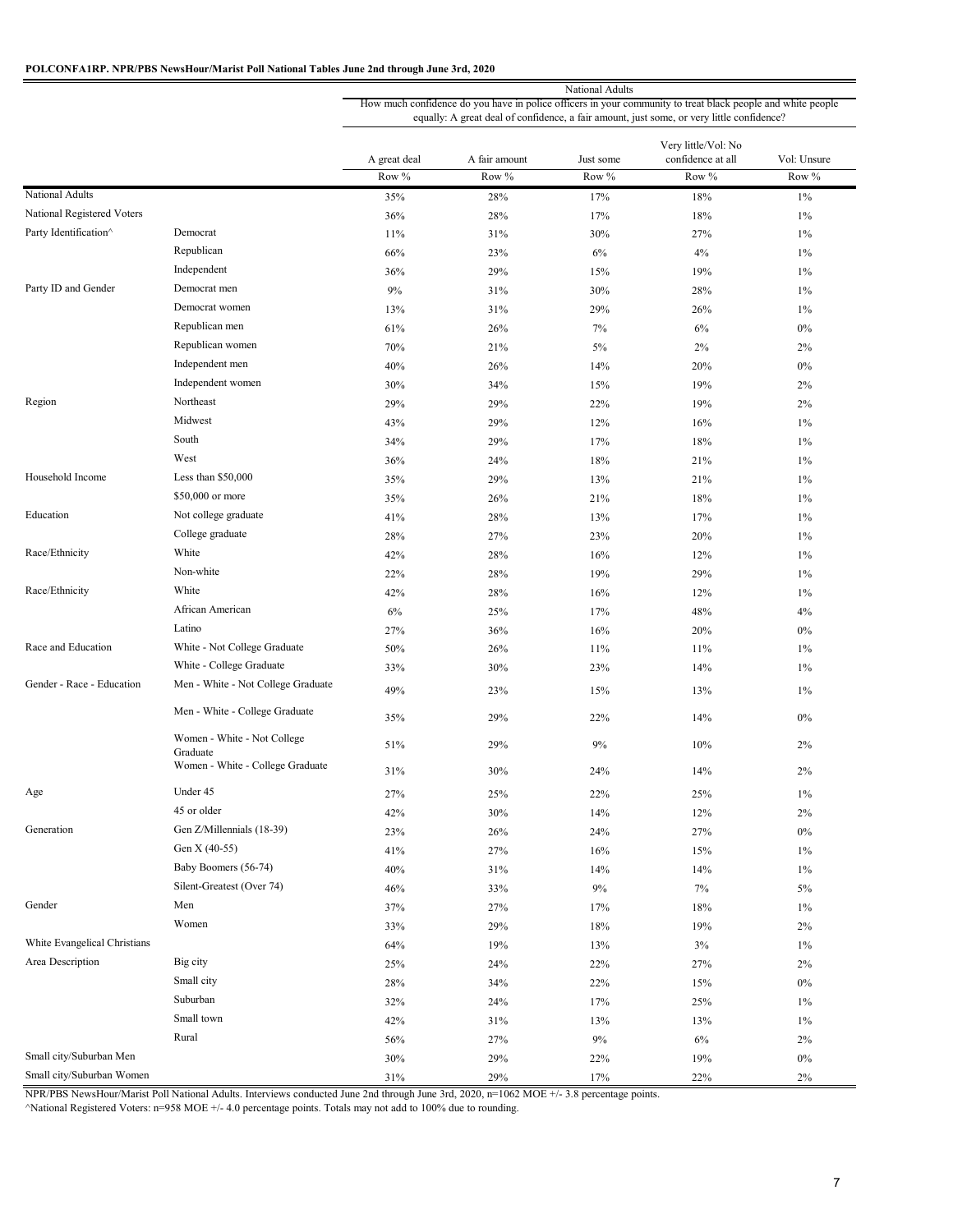### **POLCONFA1TRND. Marist Poll National Trend**

|                |                 |                                                                                                                                                                                  | <b>National Adults</b> |             |         |  |  |  |
|----------------|-----------------|----------------------------------------------------------------------------------------------------------------------------------------------------------------------------------|------------------------|-------------|---------|--|--|--|
|                |                 | How much confidence do you have in police officers in your community to treat blacks<br>and whites equally: A great deal of confidence, a fair amount, just some, or very little |                        |             |         |  |  |  |
|                |                 |                                                                                                                                                                                  | confidence?            |             |         |  |  |  |
|                | A great deal of |                                                                                                                                                                                  |                        | Very little |         |  |  |  |
|                | confidence      | A fair amount                                                                                                                                                                    | Just some              | confidence  | Unsure  |  |  |  |
|                | Row $%$         | Row $\%$                                                                                                                                                                         | Row $\%$               | Row $\%$    | Row $%$ |  |  |  |
| June 2020      | 35%             | 28%                                                                                                                                                                              | 17%                    | 18%         | $1\%$   |  |  |  |
| December 2014* | 41%             | 30%                                                                                                                                                                              | 11%                    | 16%         | 3%      |  |  |  |

Marist Poll National Adults

\*Previous question wording: How much confidence do you have in police officers in your community to treat blacks and whites equally: A great deal of confidence, a fair amount, just some, or very little confidence?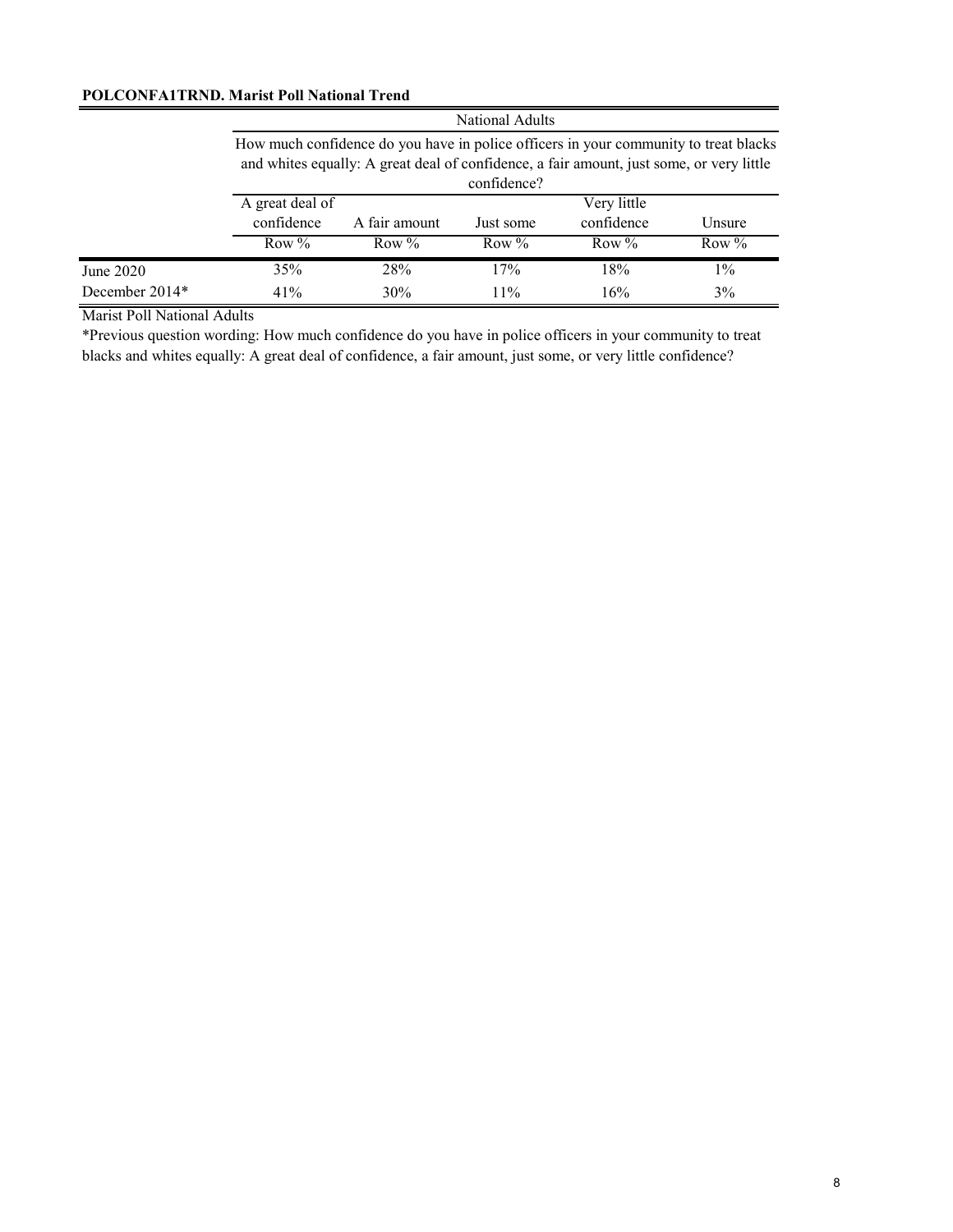Thinking about what you have heard or seen about the demonstrations around the country after George Floyd's death in Minneapolis at the hands of police, please respond to each of the following questions: Do you think the demonstrations are:

|                              |                                         | Mostly legitimate<br>protests | Mostly people acting<br>unlawfully | Vol: Unsure |
|------------------------------|-----------------------------------------|-------------------------------|------------------------------------|-------------|
|                              |                                         | Row %                         | Row %                              | Row %       |
| National Adults              |                                         | 62%                           | 28%                                | 10%         |
| National Registered Voters   |                                         | 62%                           | 28%                                | 10%         |
| Party Identification^        | Democrat                                | 87%                           | 7%                                 | 6%          |
|                              | Republican                              | 30%                           | 59%                                | 11%         |
|                              | Independent                             | 65%                           | 22%                                | 13%         |
| Party ID and Gender          | Democrat men                            | 88%                           | 8%                                 | 3%          |
|                              | Democrat women                          | 86%                           | 7%                                 | 7%          |
|                              | Republican men                          | 41%                           | 52%                                | 7%          |
|                              | Republican women                        | 20%                           | 65%                                | 15%         |
|                              | Independent men                         | 64%                           | 25%                                | 10%         |
|                              | Independent women                       | 66%                           | 17%                                | 18%         |
| Region                       | Northeast                               | 71%                           | 24%                                | 5%          |
|                              | Midwest                                 | 52%                           | 32%                                | 16%         |
|                              | South                                   | 59%                           | 32%                                | 9%          |
|                              | West                                    | 67%                           | 22%                                | 10%         |
| Household Income             | Less than \$50,000                      | 57%                           | 34%                                | 9%          |
|                              | \$50,000 or more                        | 67%                           | 25%                                | 7%          |
| Education                    | Not college graduate                    | 52%                           | 36%                                | 12%         |
|                              | College graduate                        | 76%                           | 18%                                | 6%          |
| Race/Ethnicity               | White                                   | 58%                           | 32%                                | 10%         |
|                              | Non-white                               | 67%                           | 23%                                | 10%         |
| Race/Ethnicity               | White                                   | 58%                           | 32%                                | 10%         |
|                              | African American                        | 77%                           | 11%                                | 12%         |
|                              | Latino                                  | 70%                           | 22%                                | $8\%$       |
| Race and Education           | White - Not College Graduate            | 46%                           | 40%                                | 13%         |
|                              | White - College Graduate                | 75%                           | 20%                                | $5\%$       |
| Gender - Race - Education    | Men - White - Not College Graduate      | 51%                           | 39%                                | 9%          |
|                              | Men - White - College Graduate          | 75%                           | 22%                                | 3%          |
|                              | Women - White - Not College<br>Graduate | 42%                           | 41%                                | 17%         |
|                              | Women - White - College Graduate        | 75%                           | 18%                                | 7%          |
| Age                          | Under 45                                | 70%                           | 21%                                | 10%         |
|                              | 45 or older                             | 55%                           | 35%                                | 10%         |
| Generation                   | Gen Z/Millennials (18-39)               | 74%                           | 19%                                | $7\%$       |
|                              | Gen X (40-55)                           | $60\%$                        | 29%                                | 11%         |
|                              | Baby Boomers (56-74)                    | 55%                           | 36%                                | 9%          |
|                              | Silent-Greatest (Over 74)               | 48%                           | 38%                                | 15%         |
| Gender                       | Men                                     | 61%                           | 31%                                | $8\%$       |
|                              | Women                                   | 62%                           | 26%                                | 12%         |
| White Evangelical Christians |                                         | 35%                           | 54%                                | 11%         |
| Area Description             | Big city                                | 73%                           | 21%                                | 6%          |
|                              | Small city                              | 65%                           | 24%                                | 10%         |
|                              | Suburban                                | 63%                           | 26%                                | 11%         |
|                              | Small town                              | 55%                           | 32%                                | 13%         |
|                              | Rural                                   | 46%                           | 43%                                | 11%         |
| Small city/Suburban Men      |                                         | 65%                           | 27%                                | $8\%$       |
| Small city/Suburban Women    |                                         | 63%                           | 23%                                | 14%         |

NPR/PBS NewsHour/Marist Poll National Adults. Interviews conducted June 2nd through June 3rd, 2020, n=1062 MOE +/- 3.8 percentage points.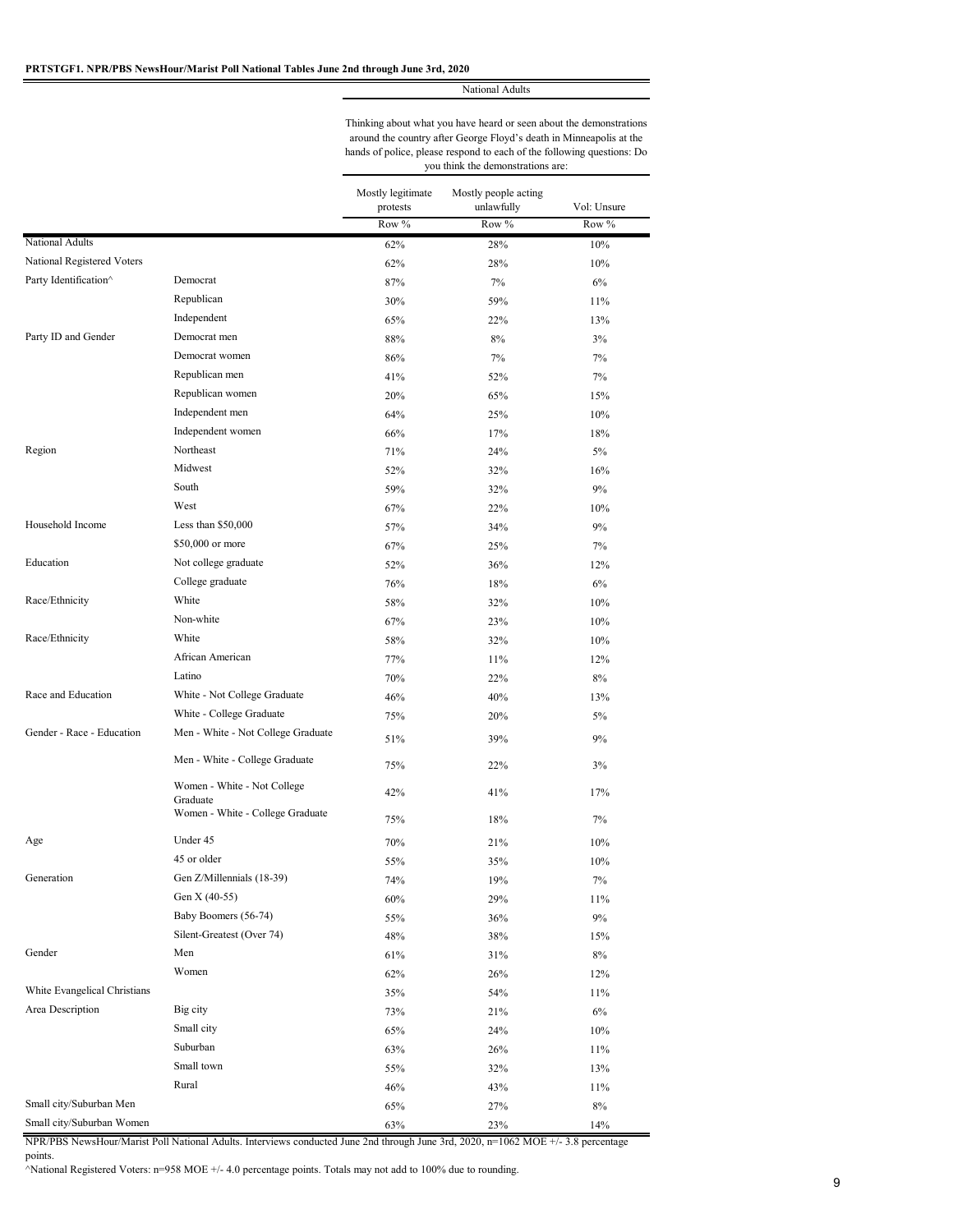Thinking about what you have heard or seen about the demonstrations around the country after George Floyd's death in Minneapolis at the hands of police, please respond to each of the following questions: Do you think the police are being:

|                              |                                         | Or mostly responding<br>appropriately to the |                       |                |             |
|------------------------------|-----------------------------------------|----------------------------------------------|-----------------------|----------------|-------------|
|                              |                                         | Too aggressive                               | Not aggressive enough | demonstrations | Vol: Unsure |
| National Adults              |                                         | Row %                                        | Row %                 | Row %          | Row %       |
| National Registered Voters   |                                         | 35%                                          | 18%                   | 38%            | 10%         |
| Party Identification^        | Democrat                                | 34%                                          | 18%                   | 38%            | 10%         |
|                              | Republican                              | 55%                                          | $2\%$                 | 35%            | 7%          |
|                              | Independent                             | 5%                                           | 43%                   | 39%            | 12%         |
| Party ID and Gender          | Democrat men                            | 38%                                          | 13%                   | 40%            | 9%          |
|                              | Democrat women                          | 57%                                          | 4%                    | 32%            | 8%          |
|                              | Republican men                          | 54%                                          | 2%                    | 37%            | 7%          |
|                              | Republican women                        | 7%                                           | 45%                   | 38%            | 10%         |
|                              | Independent men                         | 4%                                           | 41%                   | 41%            | 14%         |
|                              | Independent women                       | 39%                                          | 17%                   | 38%            | 7%          |
| Region                       | Northeast                               | 37%                                          | 6%                    | 44%            | 13%         |
|                              | Midwest                                 | 36%                                          | 14%                   | 42%            | 8%          |
|                              | South                                   | 30%                                          | 23%                   | 39%            | 8%          |
|                              | West                                    | 37%                                          | 17%                   | 36%            | 10%         |
| Household Income             | Less than \$50,000                      | 35%                                          | 17%                   | 36%            | 12%         |
|                              | \$50,000 or more                        | 38%                                          | 16%                   | 37%            | 9%          |
| Education                    | Not college graduate                    | 34%                                          | 20%                   | 37%            | 8%          |
|                              | College graduate                        | 33%                                          | 20%                   | 37%            | 10%         |
| Race/Ethnicity               | White                                   | 38%                                          | 15%                   | 39%            | 8%          |
|                              | Non-white                               | 31%                                          | 20%                   | 41%            | 9%          |
|                              | White                                   | 44%                                          | 13%                   | 32%            | 11%         |
| Race/Ethnicity               | African American                        | 31%                                          | 20%                   | 41%            | 9%          |
|                              | Latino                                  | 50%                                          | 6%                    | 32%            | 12%         |
| Race and Education           |                                         | 43%                                          | 13%                   | 39%            | 5%          |
|                              | White - Not College Graduate            | 26%                                          | 23%                   | 40%            | 11%         |
| Gender - Race - Education    | White - College Graduate                | 37%                                          | 17%                   | 42%            | 5%          |
|                              | Men - White - Not College Graduate      | 27%                                          | 22%                   | 41%            | 10%         |
|                              | Men - White - College Graduate          | 30%                                          | 22%                   | 44%            | 5%          |
|                              | Women - White - Not College<br>Graduate | 25%                                          | 23%                   | 40%            | 13%         |
|                              | Women - White - College Graduate        | 44%                                          | 11%                   | 39%            | 5%          |
| Age                          | Under 45                                | 51%                                          | 12%                   | 27%            | 10%         |
|                              | 45 or older                             | 21%                                          | 23%                   | 46%            | 10%         |
| Generation                   | Gen Z/Millennials (18-39)               | 57%                                          | 8%                    | 28%            | 7%          |
|                              | Gen X (40-55)                           | 25%                                          | 25%                   | 36%            | 14%         |
|                              | Baby Boomers (56-74)                    | 21%                                          | 22%                   | 48%            | 8%          |
|                              | Silent-Greatest (Over 74)               | 19%                                          | 19%                   | 52%            | 10%         |
| Gender                       | Men                                     | 34%                                          | 21%                   | 36%            | 9%          |
|                              | Women                                   | 36%                                          | 14%                   | 39%            | 10%         |
| White Evangelical Christians |                                         | 16%                                          | 27%                   | 41%            | 17%         |
| Area Description             | Big city                                | 44%                                          | 10%                   | 34%            | 11%         |
|                              | Small city                              | 47%                                          | 15%                   | 32%            | 7%          |
|                              | Suburban                                | 34%                                          | 16%                   | 38%            | 12%         |
|                              | Small town                              | 32%                                          | 18%                   | 42%            | 7%          |
|                              | Rural                                   | 13%                                          | 34%                   | 43%            | 10%         |
| Small city/Suburban Men      |                                         | 40%                                          | 18%                   | 34%            | 8%          |
| Small city/Suburban Women    |                                         | 40%                                          | 13%                   | 36%            | 11%         |

NPR/PBS NewsHour/Marist Poll National Adults. Interviews conducted June 2nd through June 3rd, 2020, n=1062 MOE +/- 3.8 percentage points. ^National Registered Voters: n=958 MOE +/- 4.0 percentage points. Totals may not add to 100% due to rounding.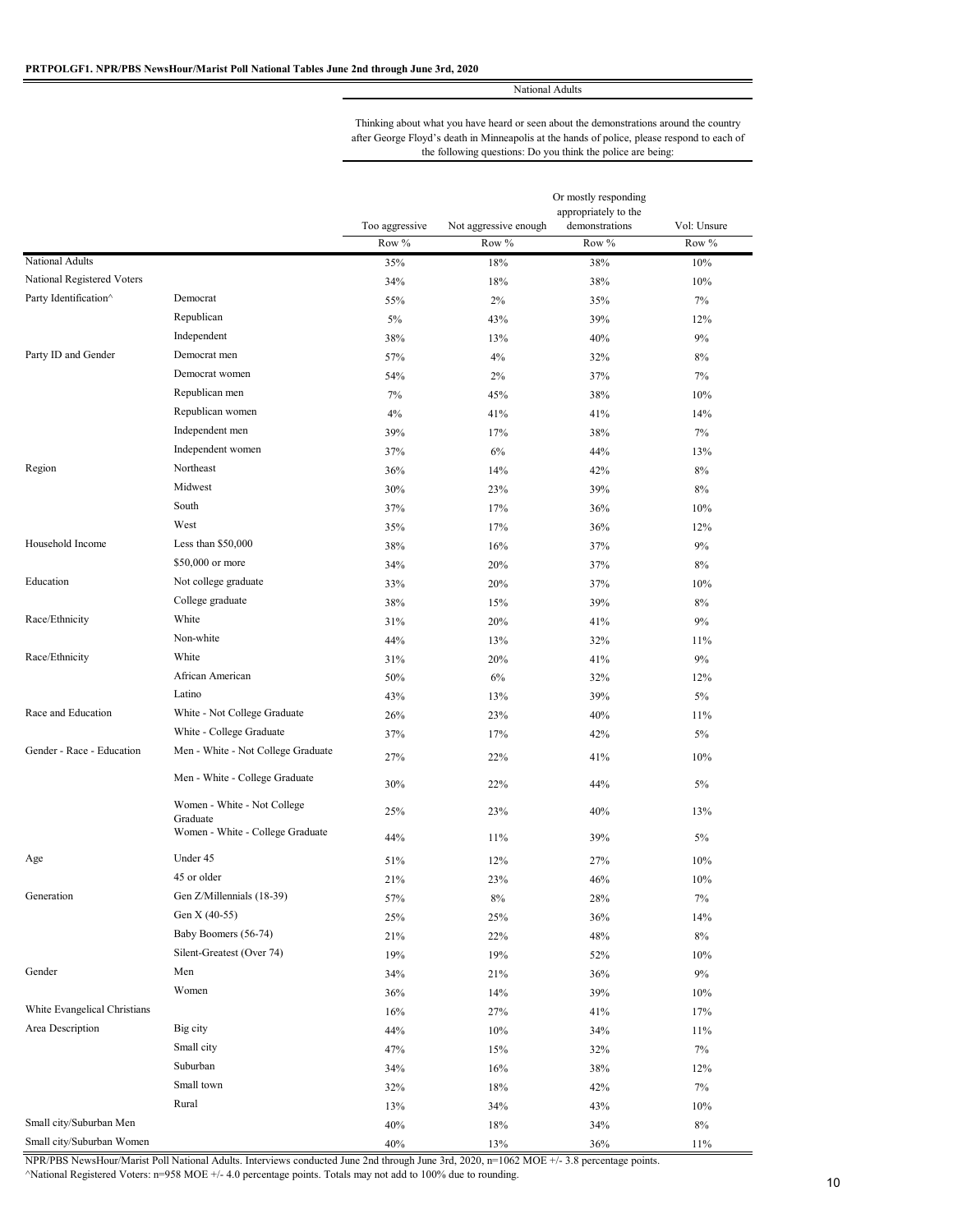Thinking about what you have heard or seen about the demonstrations around the country after George Floyd's death in Minneapolis at the hands of police, please respond to each of the following questions: Do you think President Trump's response has:

|                              |                                                                                                                                   | Mostly increased | Mostly decreased |             |
|------------------------------|-----------------------------------------------------------------------------------------------------------------------------------|------------------|------------------|-------------|
|                              |                                                                                                                                   | tensions         | tensions         | Vol: Unsure |
|                              |                                                                                                                                   | Row %            | Row %            | Row %       |
| National Adults              |                                                                                                                                   | 67%              | 18%              | 15%         |
| National Registered Voters   |                                                                                                                                   | 67%              | 18%              | 15%         |
| Party Identification^        | Democrat                                                                                                                          | 92%              | 4%               | 3%          |
|                              | Republican                                                                                                                        | 29%              | 41%              | 30%         |
|                              | Independent                                                                                                                       | 73%              | 12%              | 15%         |
| Party ID and Gender          | Democrat men                                                                                                                      | 87%              | 8%               | 5%          |
|                              | Democrat women                                                                                                                    | 95%              | 2%               | 3%          |
|                              | Republican men                                                                                                                    | 30%              | 39%              | 31%         |
|                              | Republican women                                                                                                                  | 28%              | 44%              | 28%         |
|                              | Independent men                                                                                                                   | 71%              | 15%              | 14%         |
|                              | Independent women                                                                                                                 | 75%              | $8\%$            | 17%         |
| Region                       | Northeast                                                                                                                         | 70%              | 15%              | 15%         |
|                              | Midwest                                                                                                                           | 66%              | 19%              | 15%         |
|                              | South                                                                                                                             | 63%              | 21%              | 16%         |
|                              | West                                                                                                                              | 71%              | 14%              | 14%         |
| Household Income             | Less than \$50,000                                                                                                                | 64%              | 19%              | 17%         |
|                              | \$50,000 or more                                                                                                                  | 70%              | 17%              | 12%         |
| Education                    | Not college graduate                                                                                                              | 61%              | 21%              | 18%         |
|                              | College graduate                                                                                                                  | 75%              | 15%              | 11%         |
| Race/Ethnicity               | White                                                                                                                             | 63%              | 20%              | 17%         |
|                              | Non-white                                                                                                                         | 73%              | 15%              | 12%         |
| Race/Ethnicity               | White                                                                                                                             | 63%              | 20%              | 17%         |
|                              | African American                                                                                                                  | 88%              | $5\%$            | 7%          |
|                              | Latino                                                                                                                            | 69%              | 19%              | 12%         |
| Race and Education           | White - Not College Graduate                                                                                                      | 56%              | 22%              | 22%         |
|                              | White - College Graduate                                                                                                          | 73%              | 17%              | 9%          |
| Gender - Race - Education    | Men - White - Not College Graduate                                                                                                | 54%              | 18%              | 27%         |
|                              | Men - White - College Graduate                                                                                                    | 67%              | 21%              | 11%         |
|                              | Women - White - Not College                                                                                                       | 57%              | 26%              | 18%         |
|                              | Graduate<br>Women - White - College Graduate                                                                                      | 79%              | 13%              | 7%          |
| Age                          | Under 45                                                                                                                          | 76%              | 12%              | 12%         |
|                              | 45 or older                                                                                                                       | 59%              | 23%              | 18%         |
| Generation                   | Gen Z/Millennials (18-39)                                                                                                         | 79%              | $13\%$           | $8\%$       |
|                              | Gen X (40-55)                                                                                                                     | 63%              | 20%              | 17%         |
|                              | Baby Boomers (56-74)                                                                                                              | 61%              | 22%              | 16%         |
|                              | Silent-Greatest (Over 74)                                                                                                         | 54%              | 21%              | 25%         |
| Gender                       | Men                                                                                                                               | 63%              | 19%              | 18%         |
|                              | Women                                                                                                                             | 71%              | 16%              | 13%         |
| White Evangelical Christians |                                                                                                                                   | 40%              | 35%              | 25%         |
| Area Description             | Big city                                                                                                                          | 79%              | 12%              | 9%          |
|                              | Small city                                                                                                                        | 69%              |                  | 14%         |
|                              | Suburban                                                                                                                          |                  | 17%              |             |
|                              | Small town                                                                                                                        | 71%              | 13%              | 16%         |
|                              | Rural                                                                                                                             | 64%              | 18%              | 18%         |
|                              |                                                                                                                                   | 45%              | 34%              | 21%         |
| Small city/Suburban Men      |                                                                                                                                   | 65%              | 18%              | 17%         |
| Small city/Suburban Women    | NPR/PBS NewsHour/Marist Poll National Adults. Interviews conducted June 2nd through June 3rd, 2020, n=1062 MOE +/- 3.8 percentage | 76%              | 11%              | 13%         |

NPR/PBS NewsHour/Marist Poll National Adults. Interviews conducted June 2nd through June 3rd, 2020, n=1062 MOE +/- 3.8 percentage points.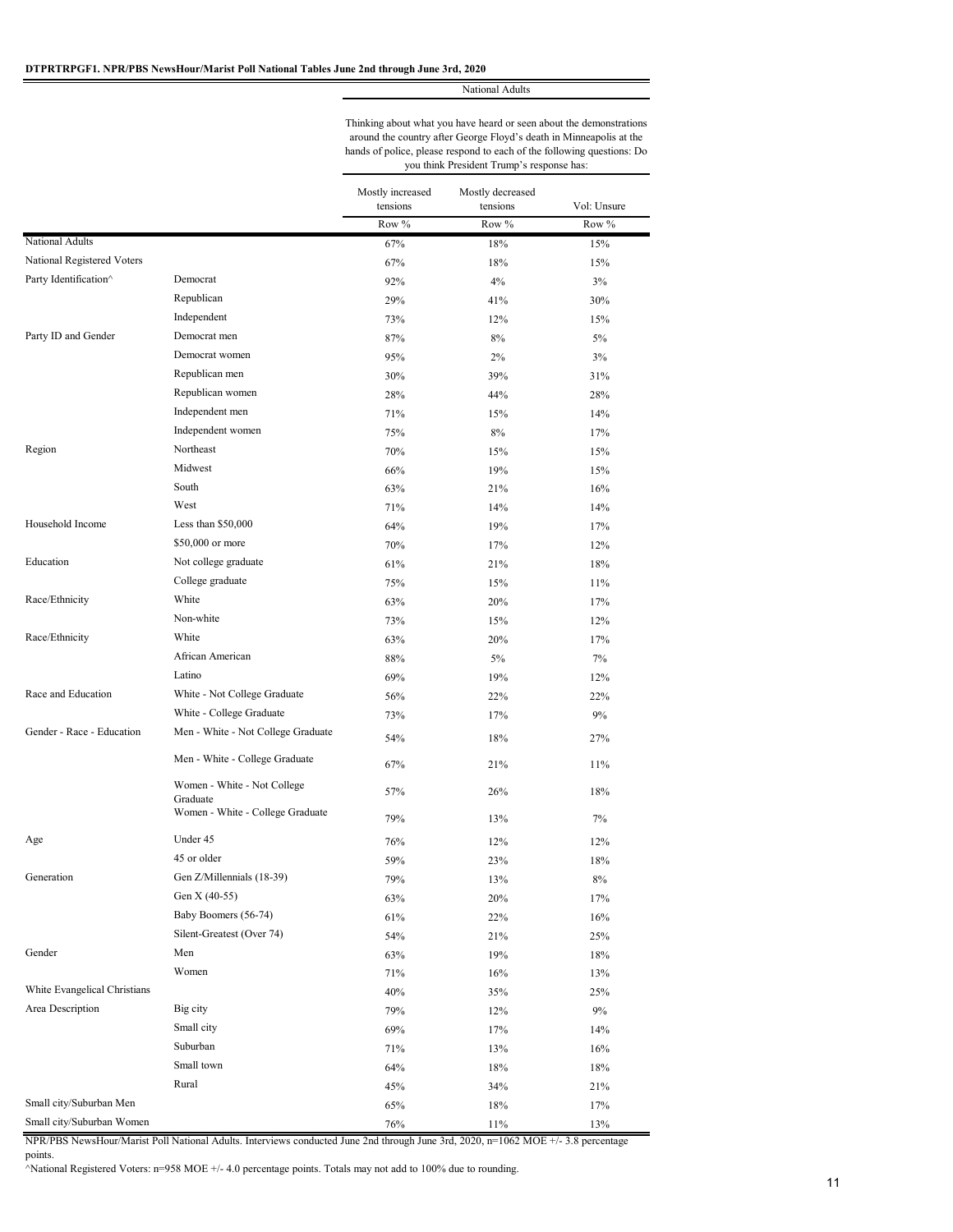|                              |                                         | Thinking about what you have heard or seen about the demonstrations<br>around the country after George Floyd's death in Minneapolis at the<br>hands of police, please respond to each of the following questions:<br>Would you describe the demonstrations more as: |       |             |  |
|------------------------------|-----------------------------------------|---------------------------------------------------------------------------------------------------------------------------------------------------------------------------------------------------------------------------------------------------------------------|-------|-------------|--|
|                              |                                         | Protests                                                                                                                                                                                                                                                            | Riots | Vol: Unsure |  |
|                              |                                         | Row %                                                                                                                                                                                                                                                               | Row % | Row %       |  |
| National Adults              |                                         | 61%                                                                                                                                                                                                                                                                 | 31%   | 9%          |  |
| National Registered Voters   |                                         | 61%                                                                                                                                                                                                                                                                 | 31%   | 9%          |  |
| Party Identification^        | Democrat                                | 85%                                                                                                                                                                                                                                                                 | 10%   | 6%          |  |
|                              | Republican                              | 31%                                                                                                                                                                                                                                                                 | 59%   | 10%         |  |
|                              | Independent                             | 65%                                                                                                                                                                                                                                                                 | 26%   | 9%          |  |
| Party ID and Gender          | Democrat men                            | 87%                                                                                                                                                                                                                                                                 | 9%    | 4%          |  |
|                              | Democrat women                          | 83%                                                                                                                                                                                                                                                                 | 10%   | 7%          |  |
|                              | Republican men                          | 31%                                                                                                                                                                                                                                                                 | 56%   | 12%         |  |
|                              | Republican women                        | 30%                                                                                                                                                                                                                                                                 | 62%   | 8%          |  |
|                              | Independent men                         | 63%                                                                                                                                                                                                                                                                 | 29%   | 8%          |  |
|                              | Independent women                       | 69%                                                                                                                                                                                                                                                                 | 21%   | 10%         |  |
| Region                       | Northeast                               | 64%                                                                                                                                                                                                                                                                 | 29%   | 8%          |  |
|                              | Midwest                                 | 58%                                                                                                                                                                                                                                                                 | 31%   | 11%         |  |
|                              | South                                   | 59%                                                                                                                                                                                                                                                                 | 33%   | 8%          |  |
|                              | West                                    | 64%                                                                                                                                                                                                                                                                 | 27%   | 9%          |  |
| Household Income             | Less than \$50,000                      | 58%                                                                                                                                                                                                                                                                 | 36%   | 7%          |  |
|                              | \$50,000 or more                        | 65%                                                                                                                                                                                                                                                                 | 27%   | 8%          |  |
| Education                    | Not college graduate                    | 53%                                                                                                                                                                                                                                                                 | 37%   | 10%         |  |
|                              | College graduate                        | 71%                                                                                                                                                                                                                                                                 | 22%   | 7%          |  |
| Race/Ethnicity               | White                                   | 56%                                                                                                                                                                                                                                                                 | 35%   | 9%          |  |
|                              | Non-white                               | 69%                                                                                                                                                                                                                                                                 | 24%   | 8%          |  |
| Race/Ethnicity               | White                                   | 56%                                                                                                                                                                                                                                                                 | 35%   | 9%          |  |
|                              | African American                        |                                                                                                                                                                                                                                                                     |       |             |  |
|                              | Latino                                  | 79%                                                                                                                                                                                                                                                                 | 14%   | 7%          |  |
| Race and Education           | White - Not College Graduate            | 68%                                                                                                                                                                                                                                                                 | 24%   | 8%          |  |
|                              | White - College Graduate                | 46%                                                                                                                                                                                                                                                                 | 43%   | 10%         |  |
| Gender - Race - Education    | Men - White - Not College Graduate      | 69%                                                                                                                                                                                                                                                                 | 23%   | 8%          |  |
|                              | Men - White - College Graduate          | 51%                                                                                                                                                                                                                                                                 | 41%   | 8%          |  |
|                              |                                         | 67%                                                                                                                                                                                                                                                                 | 25%   | 8%          |  |
|                              | Women - White - Not College<br>Graduate | 43%                                                                                                                                                                                                                                                                 | 45%   | 12%         |  |
|                              | Women - White - College Graduate        | 71%                                                                                                                                                                                                                                                                 | 21%   | 7%          |  |
| Age                          | Under 45                                | $70\%$                                                                                                                                                                                                                                                              | 22%   | $8\%$       |  |
|                              | 45 or older                             | 53%                                                                                                                                                                                                                                                                 | 38%   | 9%          |  |
| Generation                   | Gen Z/Millennials (18-39)               | 73%                                                                                                                                                                                                                                                                 | 21%   | 6%          |  |
|                              | Gen X (40-55)                           | 59%                                                                                                                                                                                                                                                                 | 29%   | 13%         |  |
|                              | Baby Boomers (56-74)                    | 51%                                                                                                                                                                                                                                                                 | 42%   | 7%          |  |
|                              | Silent-Greatest (Over 74)               | 51%                                                                                                                                                                                                                                                                 | 38%   | 11%         |  |
| Gender                       | Men                                     | 58%                                                                                                                                                                                                                                                                 | 33%   | 9%          |  |
|                              | Women                                   | 63%                                                                                                                                                                                                                                                                 | 28%   | 9%          |  |
| White Evangelical Christians |                                         | 35%                                                                                                                                                                                                                                                                 | 55%   | 10%         |  |
| Area Description             | Big city                                | 67%                                                                                                                                                                                                                                                                 | 24%   | 9%          |  |
|                              | Small city                              | 61%                                                                                                                                                                                                                                                                 | 30%   | 9%          |  |
|                              | Suburban                                | 63%                                                                                                                                                                                                                                                                 | 26%   | 11%         |  |
|                              | Small town                              | $65\%$                                                                                                                                                                                                                                                              | 29%   | 5%          |  |
|                              | Rural                                   | 43%                                                                                                                                                                                                                                                                 | 47%   | 10%         |  |
| Small city/Suburban Men      |                                         | 61%                                                                                                                                                                                                                                                                 | 29%   | 10%         |  |

Small city/Suburban Women 63% 27% 10%

NPR/PBS NewsHour/Marist Poll National Adults. Interviews conducted June 2nd through June 3rd, 2020, n=1062 MOE +/- 3.8 percentage points.